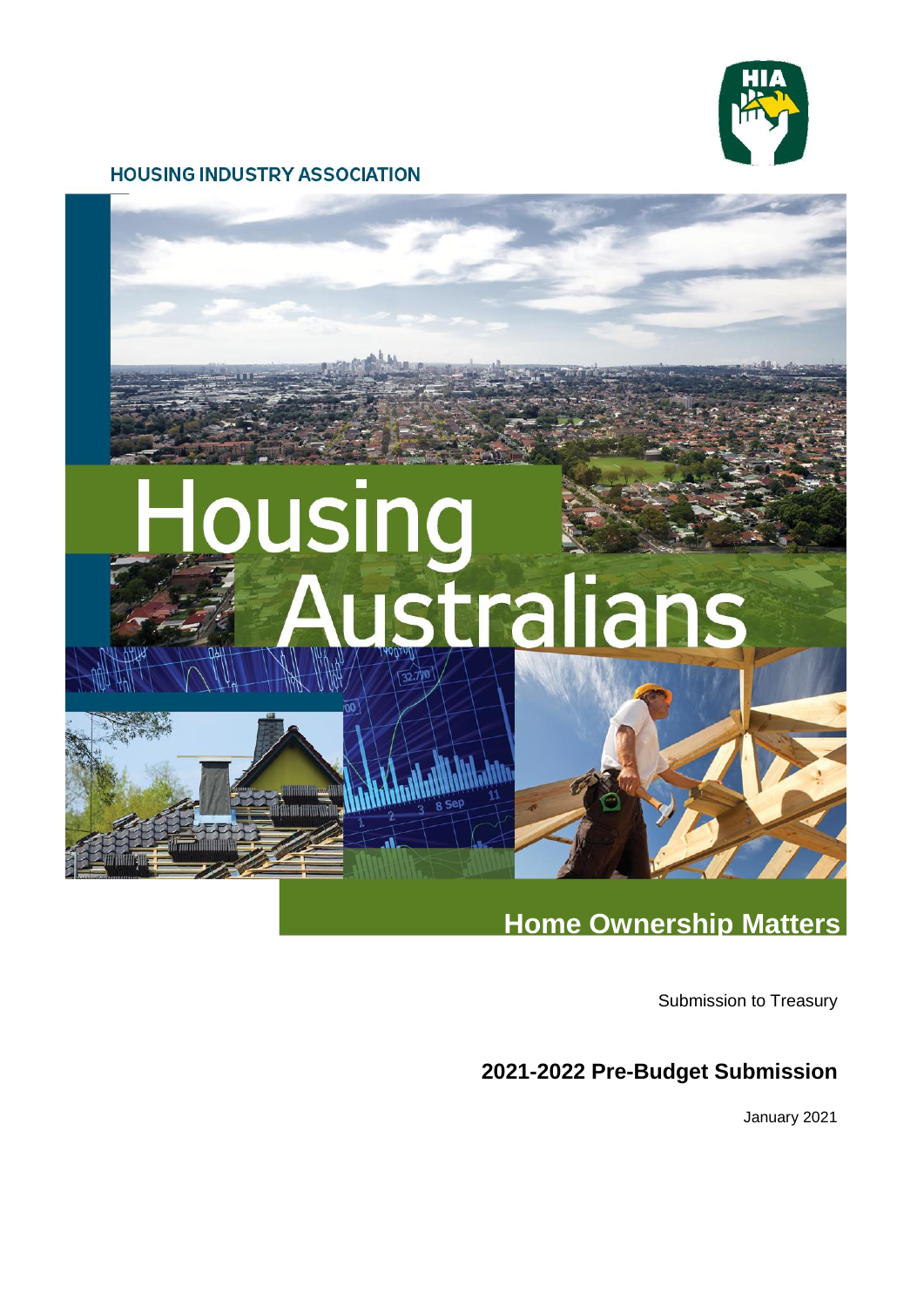#### **HOUSING INDUSTRY ASSOCIATION**





# contents

| 1.                      |                                        |  |
|-------------------------|----------------------------------------|--|
| $\overline{2}$          |                                        |  |
|                         | 2.1<br>2.2<br>2.3                      |  |
| $\overline{\mathbf{3}}$ |                                        |  |
|                         | 3.1<br>3.2<br>3.3<br>3.4               |  |
| 4                       |                                        |  |
|                         | 4.1<br>4.2<br>4.3                      |  |
| 5                       |                                        |  |
| 6                       | 5.1<br>5.2<br>5.3                      |  |
|                         | 6.1<br>6.2<br>6.3<br>6.4               |  |
| $\overline{7}$          |                                        |  |
|                         | 7.1<br>7.2<br>7.3<br>7.4<br>7.5<br>7.6 |  |
|                         |                                        |  |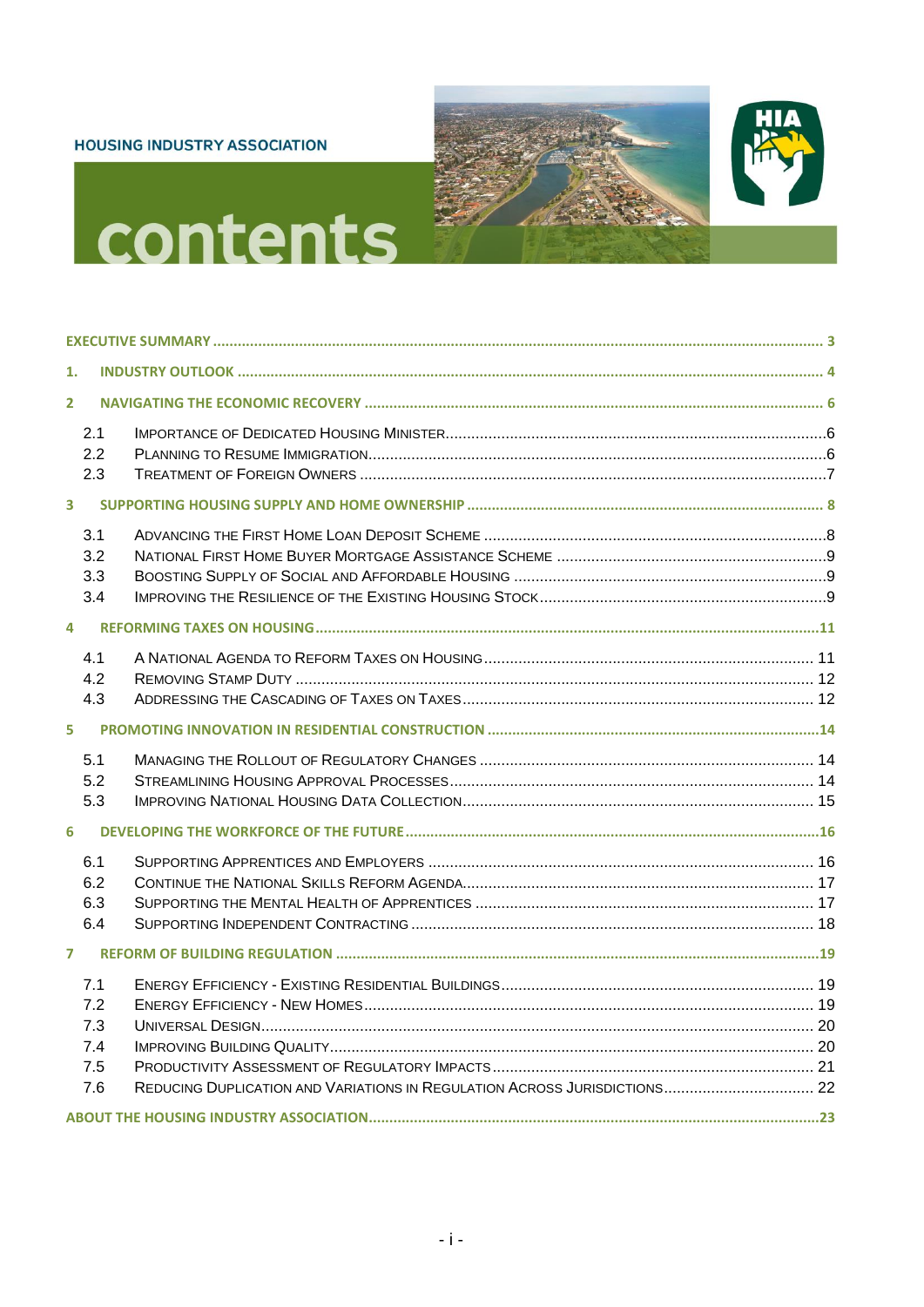# <span id="page-2-0"></span>**EXECUTIVE SUMMARY**

The impact of a significant contraction in residential building activity across the Australian economy is well understood. So too is the important role that the residential building industry has played previously in leading the national recovery through, or out of, past economic shocks, including the post-GST and post-GFC recoveries.

The residential building industry is on track to fulfil this role again as Australia recovers from the COVID-19 recession. This is in no small part due to the coordinated and collaborative policy responses by the Australian Government, state and territory governments.

Residential building activity continued throughout 2020 despite the early impacts of COVID-19 restrictions on economic activity. Activity improved towards the end of the year as restrictions were lifted and policy measures to support activity in the sector laid the ground work for what is now expected to be an elevated level of detached home building in 2021. Challenges continue weigh on activity in the multi-unit market which had been in the midst of a cyclical contraction at the onset of the COVID-19 recession.

The disruption to immigration and the consequential drop in population growth will weigh on demand for housing. This drop in demand is expected to manifest in a material drop in residential building activity in 2022. There is a high degree of uncertainty about the length of time that this drop in activity will persist beyond 2022, which reflects the uncertainty around the prospect for immigration to return.

The Government's response to the economic challenges of COVID-19 have demonstrated a commitment to maintaining the living standards of Australians while sticking to the long term objective of improving the productivity of the Australian economy.

The environment in which the residential building insdustry operates is influenced by the legislative, regulatory, tax and transfer arrangements of all three tiers of government. The Australian Government has an important role in leading a coordinated policy agenda that will improve housing outcomes for all Australians.

This submission presents a range of initiatives that if implemented will, inter alia, assist the housing industry to navigate the economic challenges that lay ahead, will improve the efficiency and productivity within the industry, lift the rate of home ownership, improve access to the career opportunities within the industry and thereby foster a productive workforce for the future.

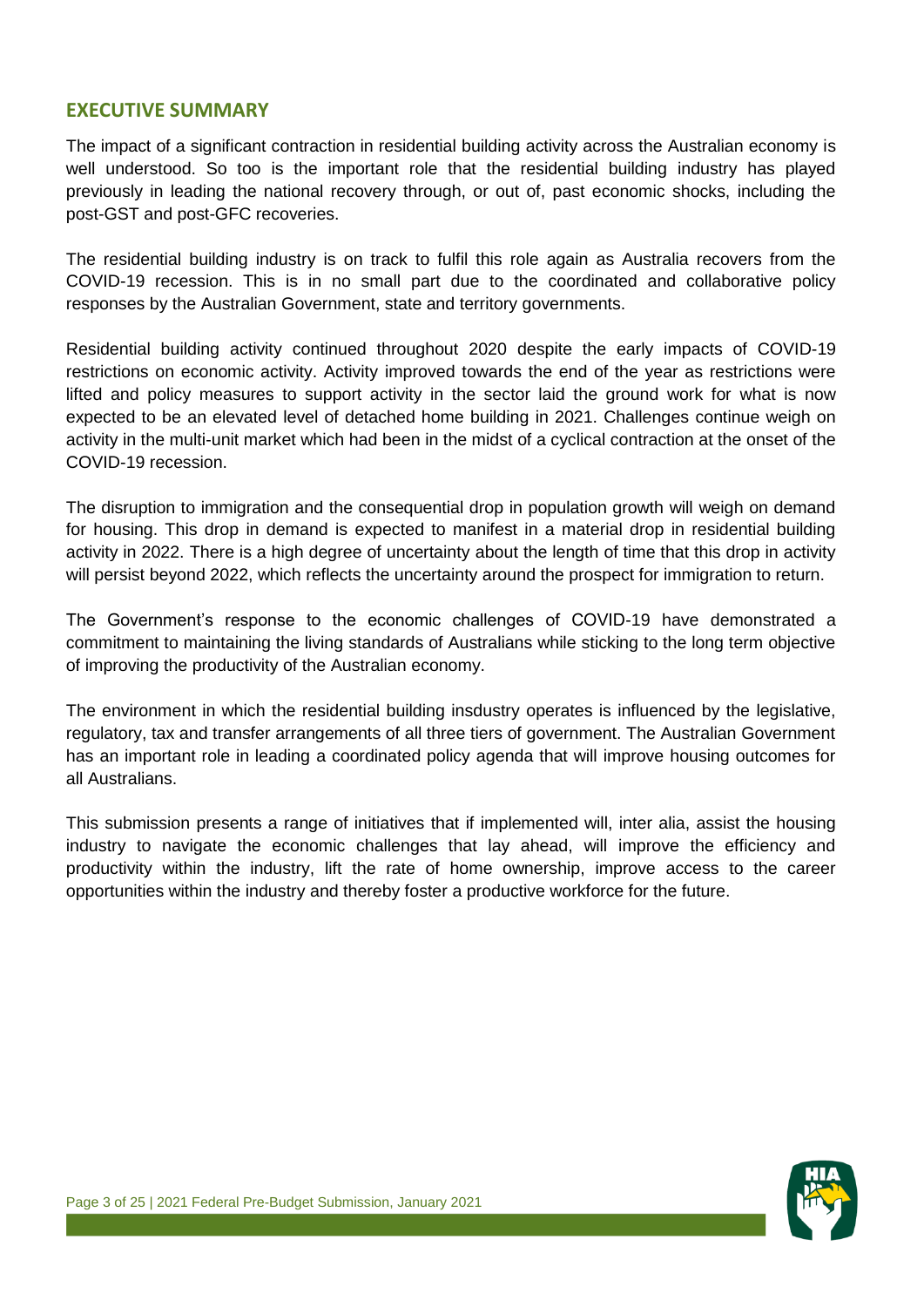# <span id="page-3-0"></span>**1. INDUSTRY OUTLOOK**

The residential building industry was fortunate to experience less interruption throughout 2020 than many had feared when the health, social and economic implications of the COVID-19 pandemic response became evident. The depth of recession appears to be shallower than forecasters expected and many indicators suggest that an economic recovery is progressing well. At the beginning of 2021, household and business confidence is in a much better position than expected.

The stronger economic outlook, low interest rates and targeted policy measures, such as HomeBuilder and the commencement of the First Home Deposit Guarantee scheme in January 2020, have provided for strong demand in some parts of the residential building industry.

A large share of the building activity that was completed during 2020 and work scheduled to commence during the first half of 2021 can be attributed to the economic support measures implemented by the Australian Government and state governments.

The pipeline of detached house construction at the beginning or 2021 is healthy. HIA's monthly New Home Sales survey in December 2020 showed the strongest level of detached house sales in any month since March 2001.

Accordingly, building approvals figures also improved in the latter months of 2020, with the total number of dwellings approved during the three months to November 2020 up by 14 per cent compared to the same period a year earlier. This increase was due to a 31.4 per cent increase in detached house approvals over this period, while multi-unit approvals declined by 9.7 per cent. Also, the aggregate value of home renovations approved reached a record high in the three months to November.

The influx of applications to the HomeBuilder scheme in December and the time limits that apply to eligibility for the scheme implies a strong level of detached house commencements should occur throughout the first half of the year, before activity eases late in the year. The extent to which the HomeBuilder scheme has provided an inducement for households to bring forward purchases, leaving lower demand after the scheme concludes, represents a risk for late in 2021 and throughout 2022.

Accommodative monetary policy appears to have provided support for residential lending. The number of construction loans (typically associated with a detached house construction) increased steadily each month beginning in July 2020. The number of construction loans during the three months to November 2020 were up by over 80 per cent compared to the same period a year earlier, and loans for the purchase of vacant residential land doubled over this period.

The number of loans for the purchase of new homes (typically associated with apartment and spec home purchases) also increased over this period although by a comparatively modest 15.9 per cent. This is likely to reflect the settlement of apartments purchased off the plan some time ago as these developments continue to reach completion rather than reflecting a positive response to recent economic developments.

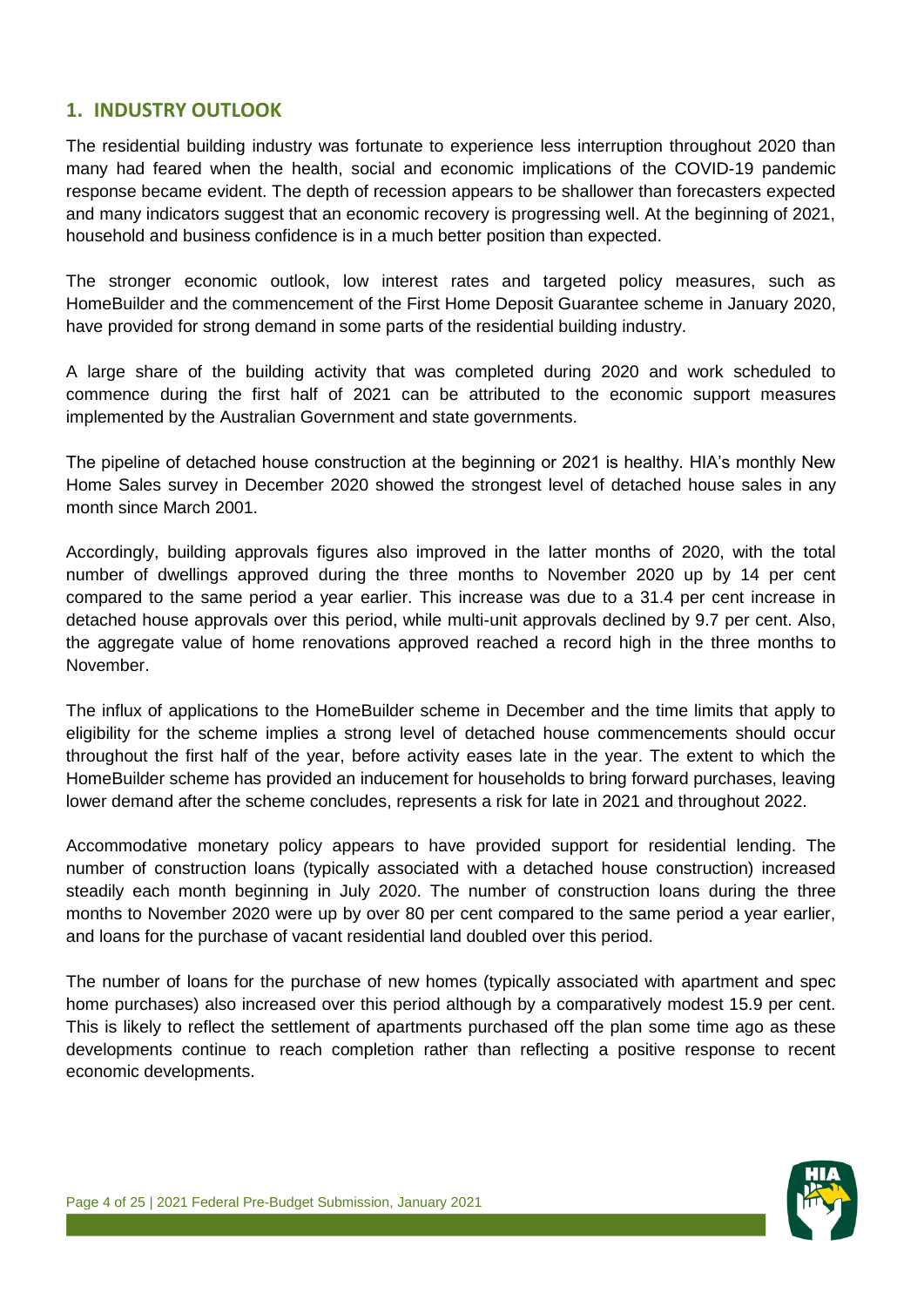The apartment developments which are reaching completion are doing so in a very different economic environment to that which would have been anticipated at the time that buyers purchased off the plan. This has effected market prices, rental prices and demand.

There were significant changes to demographic trends during 2020 which stand to influence demand for housing over the years ahead. Most notably, border closures led to a halt to immigration and slowed Australia's population growth dramatically. This was most significant in New South Wales and Victoria, and the capital city areas specifically. There was also a significant change in Australia's long term trend towards urbanisation, with a greater number of people moving from capital cities to regional areas.

The extent to which these demographic trends could persist over the longer term, or could quickly reverse if the risk of COVID-19 can be effectively managed, represents a considerable source of uncertainty for the housing industry. The segment of the industry involved in marketing, building and supplying the inputs for apartment construction are most exposed to this uncertainty, although the uncertainty about the halt to immigration is affecting the entire housing industry.

The pipeline of residential building work is likely to generate a healthy level of demand for labour throughout 2021, although strong demand in the detached house segment is likely to be offset by the ongoing easing in demand in the apartment segment. In some instances, workers will be able to transfer their skills from one segment to the other in response to a change in demand although this is not universal across all occupations.

The healthy level of residential building activity in new detached homes and home renovations that is expected to occur during the 2021 calendar year should offset the declining levels of activity in the apartment segment. However, the strong levels of demand for new detached houses is expected to ease following the conclusion of HomeBuilder. A deterioration in activity in detached house building at a time when the apartment market remains weak presents a risk that residential building may make only a modest contribution to economic growth in the 2021/22 budget year. The expected contraction in residential building activity in 2022/23 will create a headwind for Australia's economic recovery further along the Budget horizon.

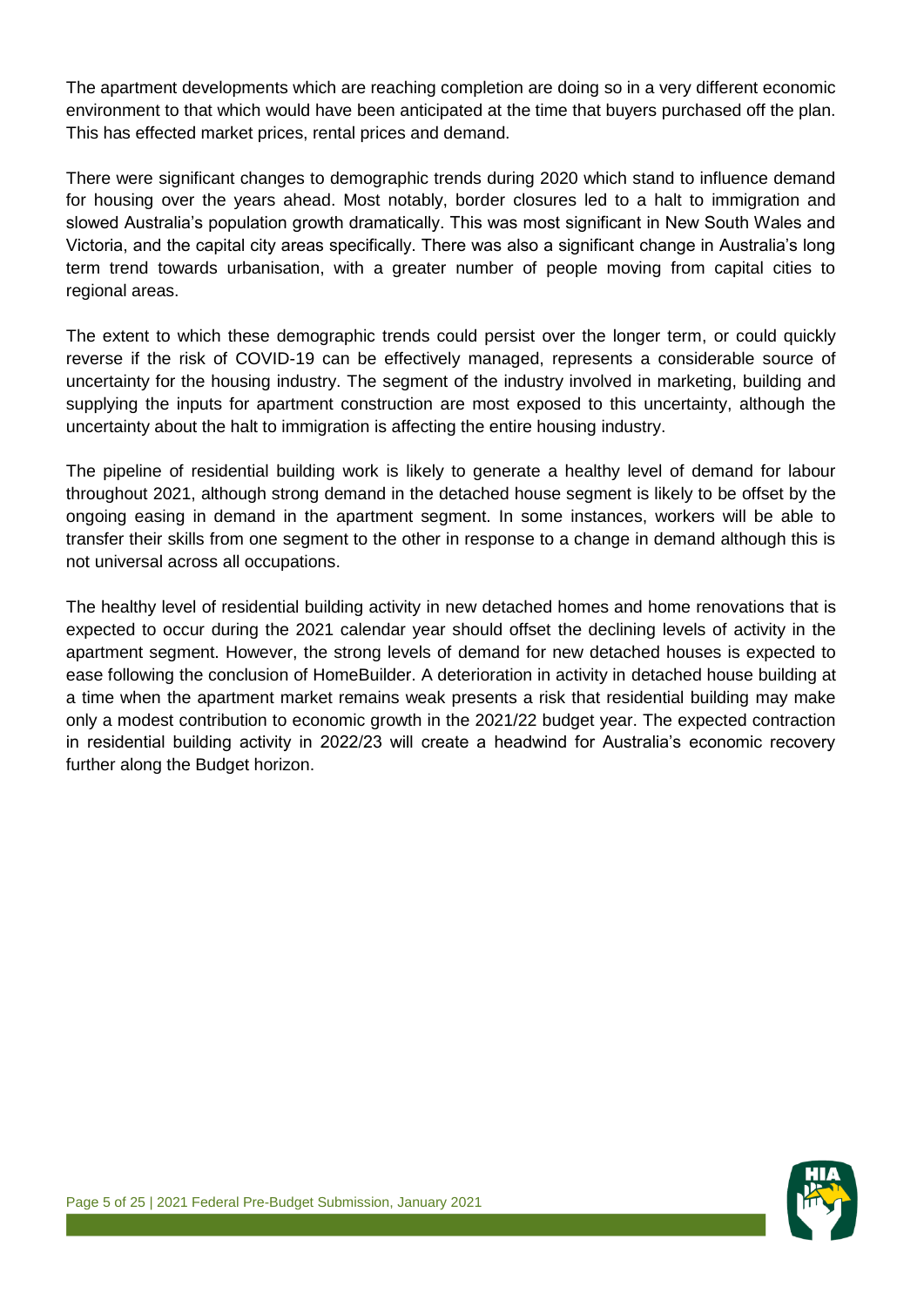# <span id="page-5-0"></span>**2 NAVIGATING THE ECONOMIC RECOVERY**

# <span id="page-5-1"></span>**2.1 IMPORTANCE OF DEDICATED HOUSING MINISTER**

The appointment of an Australian Minister for Housing following the 2019 Federal election signalled the Government's recognition that housing is the one of the largest contributors to stability and security for Australians and makes a substantial contribution to growth of the national economy.

The Housing Minister has engaged closely with the industry and has demonstrated an understanding of the unique problems the industry faced as COVID tool hold of the economy. The Government's responses to the challenges facing residential building have enabled the housing industry to be a major contributor to economic growth as we emerge from the recession.

Without the stewardship of the Housing Minister throughout 2020, the very specific and serious issues that faced the housing industry would have fallen through the cracks. Through effective communication and policy direction the housing industry has been able to remain operational, preserving jobs and ensuring new homes and renovations can be carried out.

HIA recommends that:

the Minister for Housing be recognised as a fixed position within Federal Cabinet.

# <span id="page-5-2"></span>**2.2 PLANNING TO RESUME IMMIGRATION**

Australia has been extremely fortunate in our COVID-19 journey when compared to many other countries. This is expected to make Australia a destination of choice in the future for would-be migrants and attracting skilled migrants should now be a primary focus of our immigration strategy.

Australia must maintain a population growth rate sufficient to secure ongoing improvement in Australia's economic performance, increase workforce capacity, lift national productivity and ultimately ensure ongoing improvements in living standards. To this end, it follows that rigid caps and limits should not be placed on visa categories such as skilled and business migration.

Australia's immigration policies should target working aged skilled migrants and business migration to assist in mitigating the rate of decline in the proportion of our working aged population compared to those aged 65 and over.

The evidence that a strong immigration policy is of net benefit to Australia is both comprehensive and compelling.

A number of domestic and international bodies and reports support this conclusion, including: the Productivity Commission; Commonwealth Treasury; the Intergenerational Reports; the Department of Home Affairs; the Organisation for Economic Cooperation and Development (OECD); the International Monetary Fund (IMF); and the International Organisation for Migration.

In recent years the permanent migration component of Australia's net overseas migration intake has been progressively reduced from 190,000 per year down to 160,000 or less. The decision by the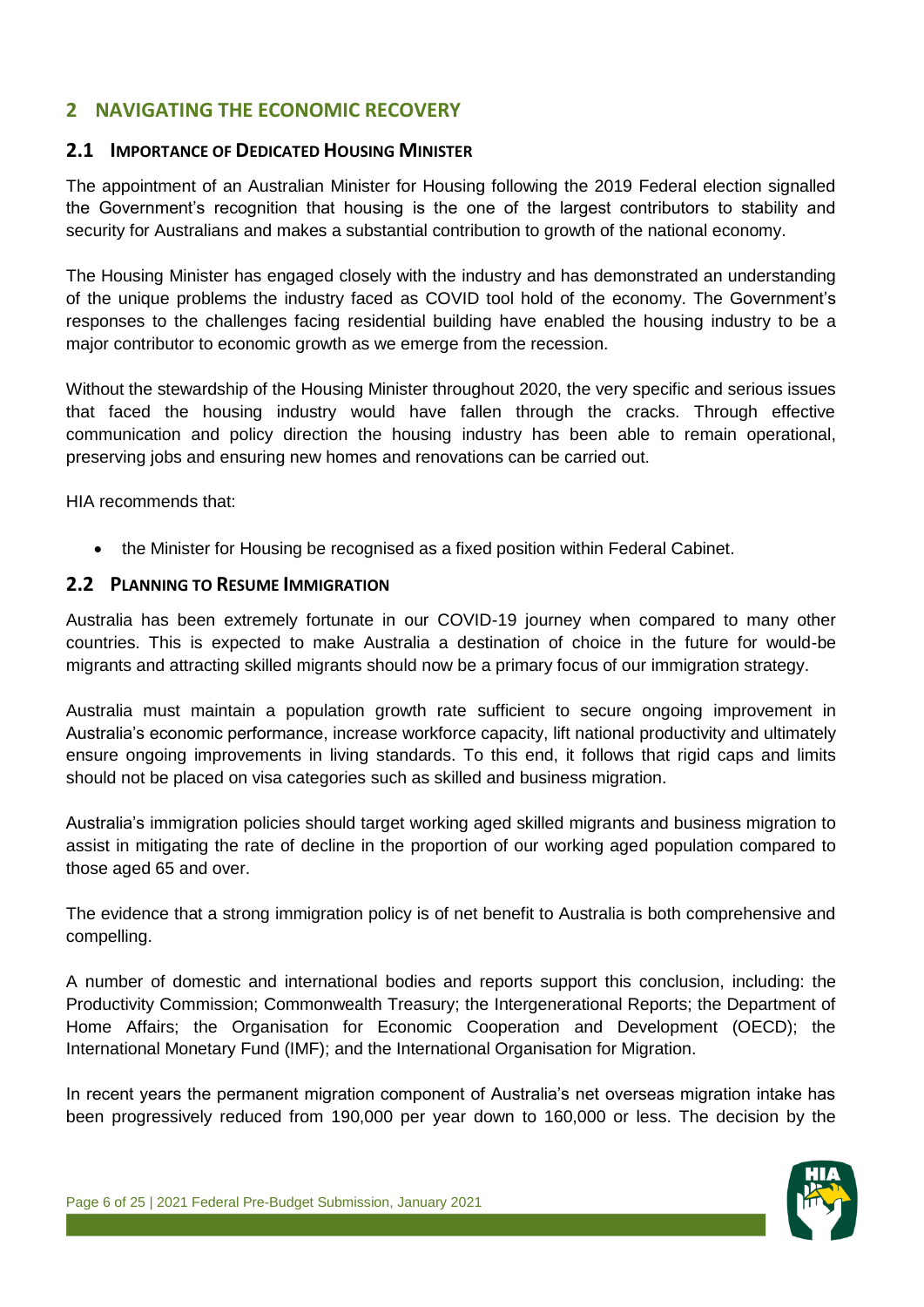Government to maintain the permanent migration intake at 160,000 per annum from 2019/20 was regrettable. This lower cap will not be reached during the period that Australia's borders remain closed.

The rapid roll out of a vaccine in 2021 that has the potential to provide all Australians with protection will put Australian in a unique position to consider how it manages border restrictions and population intake by the end of 2021. As Australia emerges from the COVID-19 pandemic and seeks to reopen the border to international travellers it will be vital that the right settings are in place to support a timely recovery in the migration intake for skilled and business visa categories.

HIA recommends that:

- the Australian government remove the cap of 160,000 permanent migrants per annum.
- the Australian government develop a dynamic population strategy with medium and long term growth targets and enable the level of overseas migration to better respond to variations in economic conditions.
- establish appropriate visa arrangements for students and skilled foreign workers to hasten the restoration of overseas migration.
- the Government regularly consult with industry regarding skilled labour requirements which cannot be filled through the domestic workforce and training system and be guided by industry input and market forces in determining an appropriate annual intake of skilled labour.

# <span id="page-6-0"></span>**2.3 TREATMENT OF FOREIGN OWNERS**

Foreign buyers of residential property in Australia face significant restrictions which have been increased in recent years including changes to administrative processes and fees. Foreign owners are also subject to the Commonwealth Annual Vacancy Fee. Given current border restrictions many foreign owners are unable to reside in their dwelling and the opportunity to rent the property has also been limited by state and territory restrictions on evictions and rental caps.

- the Commonwealth Annual Vacancy Fee be waived for the duration that Australia's international border remains closed.
- the National Cabinet should work to ensure consistency across jurisdictions in relation to the waiving of vacant residential property levies and to remove foreign investor surcharges for purchasing residential property.

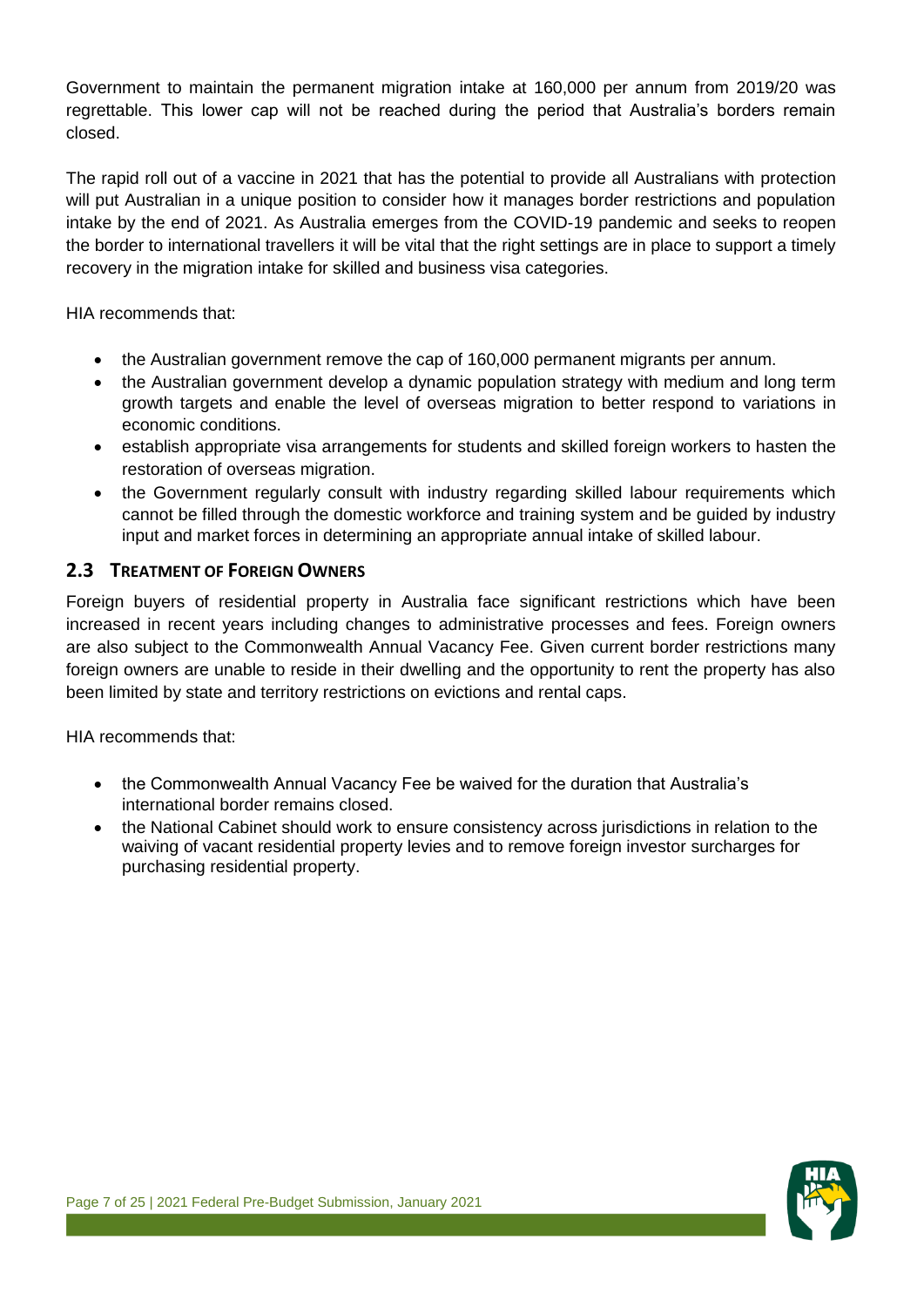# <span id="page-7-0"></span>**3 SUPPORTING HOUSING SUPPLY AND HOME OWNERSHIP**

# <span id="page-7-1"></span>**3.1 ADVANCING THE FIRST HOME LOAN DEPOSIT SCHEME**

The First Home Loan Deposit Scheme, which is currently operating as a pilot program, has proven to be highly successful. This scheme responded to HIA's call to support first home buyers and redress the high up-front transaction costs layered onto a new home loan for those with less than 20 per cent deposit saved.

A place in the scheme is likely to become more important to first home buyers as lenders apply Basel III prudential standards which impose higher risk weightings for mortgage lending with high loan to valuation ratios.

Analysis of the first allocation of 10,000 places in the scheme taken up in early 2020 revealed strong demand. The scheme provided support to a broad cross-section of first home buyers in all states and territories across both metropolitan and regional areas. As part of the pilot, a further 10,000 places were made available in July 2020 and a further 10,000 are scheduled to become available in July 2021.

Within the first 10,000 participants in the scheme there was an underrepresentation of home buyers purchasing new homes. The underrepresentation was due to aspects of the scheme's design which applied time frames which were too short for those wishing to purchase a new home.

In response to the issues facing those purchasing new homes, the government's Economic Recovery Plan included a further 10,000 places (the New Home Guarantee) specifically for first home buyers purchasing new homes. The eligibility criteria which applied to the New Home Guarantee were also adjusted to better accommodate the longer time frames that are typically required to build a new home or purchase a new home off the plan.

The representation of first home buyers has significantly increased since the scheme began. Throughout 2020 the share of home loans approved to first time buyers increased by 6 percentage points, reaching 43 per cent of all new home loans approved in December 2020 which is the highest share since 2009. This is clearly due, in part, to the operation of the Scheme. The Scheme has proven its value to first home buyers and should become a permanent tool in the Australian housing market to assist first home buyers achieve home ownership.

- the government commit to making the First Home Loan Deposit Scheme a permanent program.
- the government remove the 10,000 per annum cap on places in the scheme, or substantially increase the number of places over the Budget horizon.
- the transaction timelines accommodated within the New Home Guarantee should apply to any first home buyer purchasing a new home with a place in the First Home Loan Deposit Scheme.

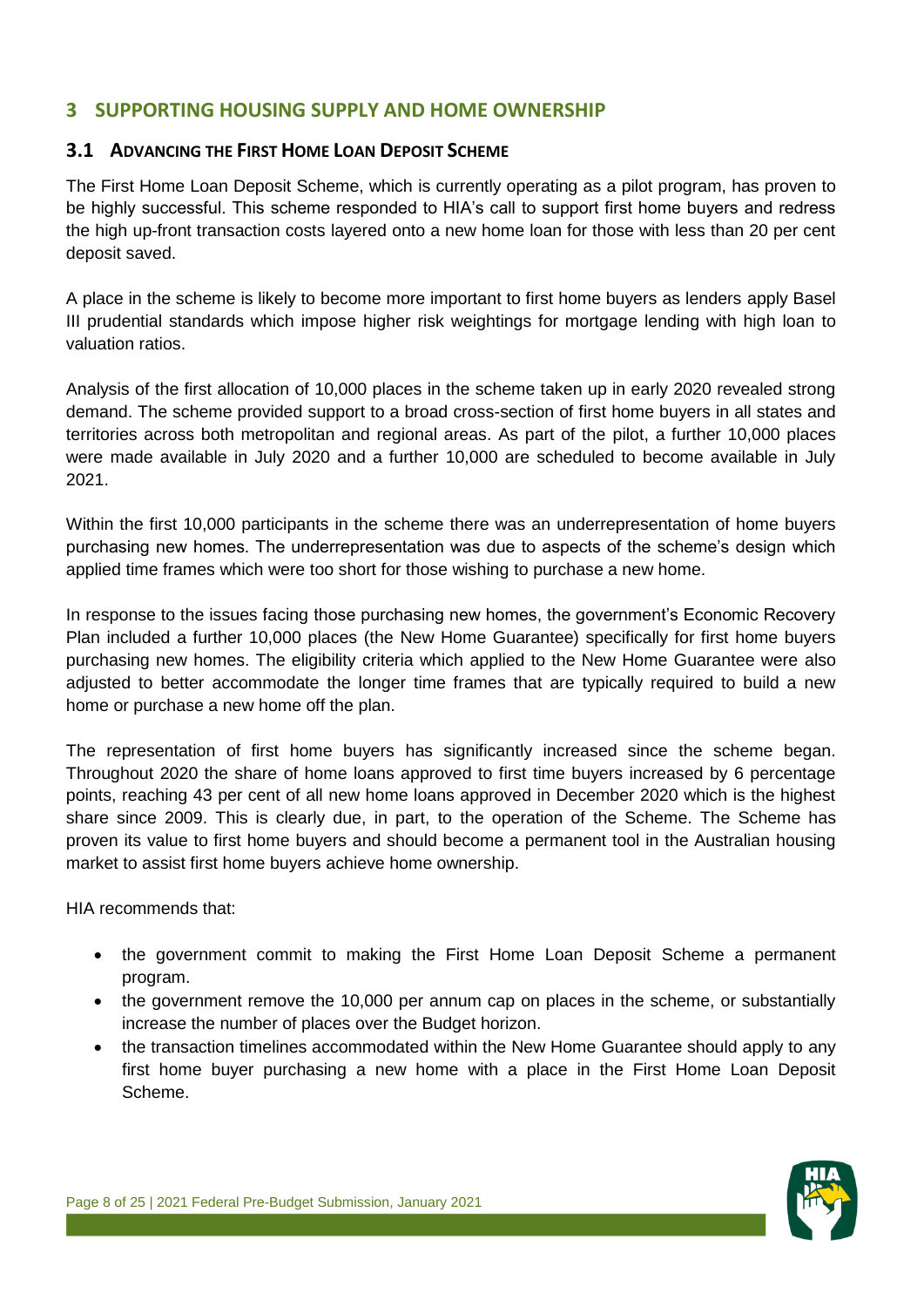# <span id="page-8-0"></span>**3.2 NATIONAL FIRST HOME BUYER MORTGAGE ASSISTANCE SCHEME**

An opportunity exists to introduce a national mortgage assistance scheme modelled on the KeyStart scheme which operates in Western Australia. HIA has supported the Australian government taking a role of this nature for many years. National Housing and Finance Investment Corporation (NHFIC) is now well placed to bring such a scheme together and to manage the program.

HIA recommends that:

 the National Housing Finance and Investment Corporation develop a national first home buyer mortgage assistance scheme, modelled on KeyStart.

# <span id="page-8-1"></span>**3.3 BOOSTING SUPPLY OF SOCIAL AND AFFORDABLE HOUSING**

The Commonwealth with the States and Territories, shares responsibility for the supply of social and affordable housing. The steps taken to provide loan and rental waivers and holidays, along with the income support through JobKeeper and JobSeeker, has assisted many households meet their housing costs during the COVID-19 crisis. However, there will still be many households who continue to face challenges over the coming years.

Providing ongoing support for public housing and subsidised affordable rental housing is a fundamental role of Government at all times, but even more so in the current circumstances.

States and Territories have committed funds towards increasing the supply of social and affordable housing, but there is always more than can be done.

HIA recommends that:

- the National Cabinet develop a funding package to deliver long term social and affordable housing units to increase the current stock of housing, similar to the post-GFC arrangements.
- a Commonwealth 'land rent' scheme be established to make surplus Crown land suitable for residential purposes available to social and community housing providers to build additional affordable housing units.
- State and Territory governments be encouraged to introduce a 'land rent' scheme to allow the construction of social and affordable housing on surplus state owned land suitable for residential purposes.

# <span id="page-8-2"></span>**3.4 IMPROVING THE RESILIENCE OF THE EXISTING HOUSING STOCK**

Building regulations in Australia have changed considerably in the last two decades including increased energy and water efficiency requirements. Incorporating these new standards into renovation projects would improve environmental outcomes through reduced energy and water consumption.

Home owners, both owner-occupiers and investors, are often limited in their ability to update elements of their homes to meet the same energy and water efficiency standards that are achieved in new building work.

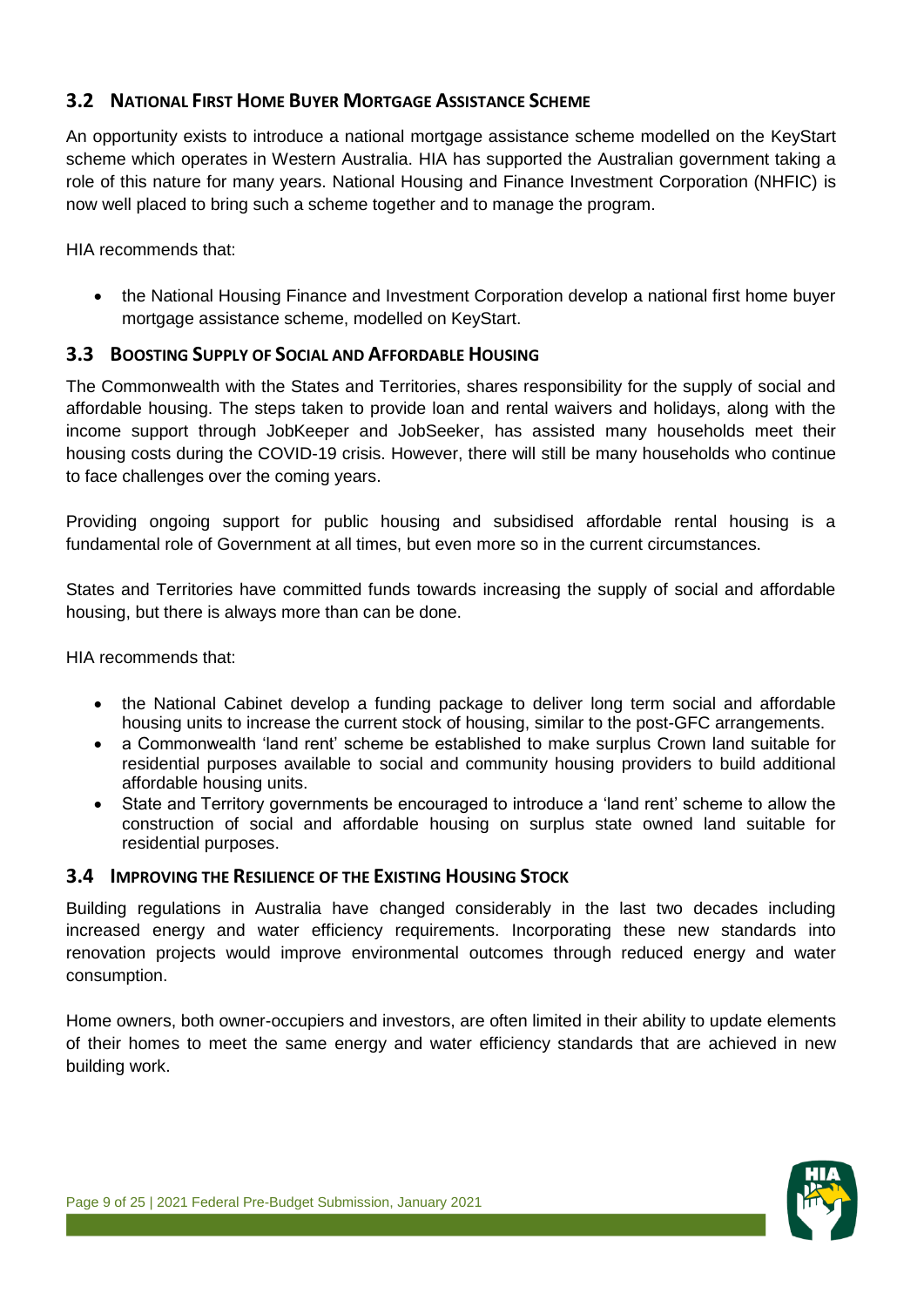Support for additional energy and water efficiency upgrades, such as the energy efficiency schemes available in some states (e.g. Victorian Energy Efficiency Target) can offer a meaningful way to incentivise home upgrades to improve their resilience.

During the GFC, targeted incentives for energy efficiency upgrades were part of the Canadian response providing direct support for specific items installed in the home. During COVID-19 the British government has announced a similar model of incentive which focuses on specific upgrades that improve building resilience and energy efficiency.

HIA believes a Home Renovation package to support home owners and landlords to undertake renovations and additions which improve the resilience of existing homes should be a priority. A part of this package should be tailored to support homes located in bushfire prone areas to undertake improvements that increase their resilience to future bushfires.

HIA recommends that:

 a Home Renovation package for home owners and landlords be introduced to undertake targeted renovations and additions which improve the resilience of existing homes.

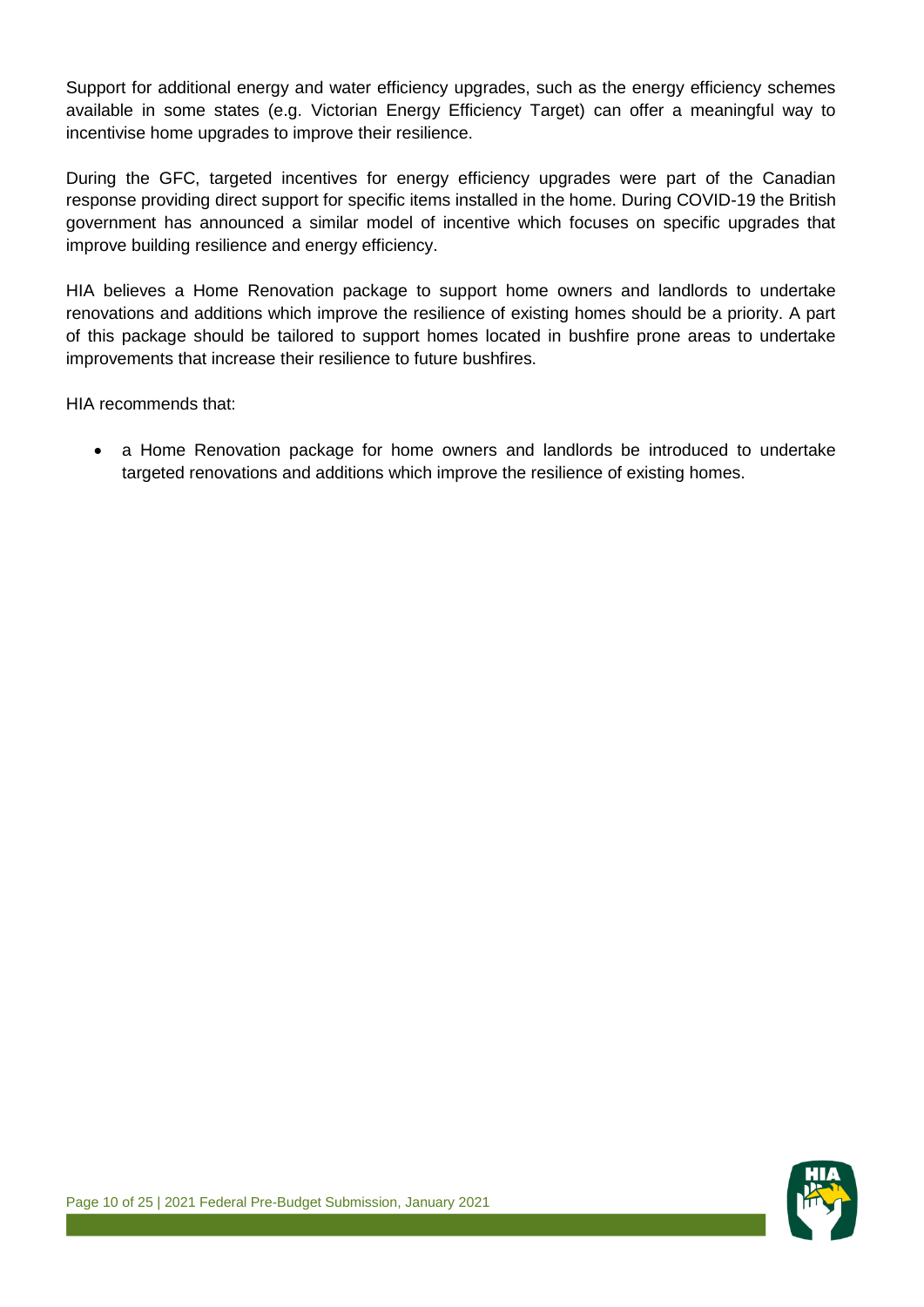# <span id="page-10-0"></span>**4 REFORMING TAXES ON HOUSING**

#### <span id="page-10-1"></span>**4.1 A NATIONAL AGENDA TO REFORM TAXES ON HOUSING**

In 2019, the Centre for International Economics (CIE) released a research report *Taxation on the Housing Sector* which identifies the costs associated with bringing land and housing to market and provides a breakdown of these costs as either resource costs, regulatory costs (red tape), statutory taxes (federal, state and local) or excessive charges.

The research shows that the combined costs of the statutory taxes, regulatory costs and excessive charges equate to 50 per cent of the cost of a new house and land package in Sydney, which equates to \$417,000 per dwelling in taxes and charges. In Melbourne the costs reduce to 37 per cent (\$216,000), 32 per cent in Brisbane (\$169,000), 33 per cent in Perth (\$178,000) and 29 per cent in Adelaide (\$125,000) but in every case the impost on the upfront price of a new home is significant. For a new apartment unit, these costs reduce but are also very significant, being 37 per cent in Sydney, 35 per cent in Melbourne, 34 per cent in Brisbane, 32 per cent in Perth and 28 per cent in Adelaide.

Many of these costs arise from the actions of state and local governments. While the scope for the Australian Government to influence these costs is limited, a range of federal financial relations mechanisms do exist which could be used to leverage reforms that directly impact the price of new housing.

Statutory taxes that are applied by governments on new housing raise revenue that funds government operations and public services. If the government decides to increase these measures, this will cause the total outlay made by the new home buyer to increase, yet the new homebuyer does not receive a larger or a higher quality home because of this increased outlay. Rather, it results in an increase in funding for government operations and public services; which the new home buyer may or may not directly benefit from.

In contrast, regulatory costs, often referred to as red tape, increase the costs of new housing development but do not create more revenue for governments. For example, the various approvals required from government(s) to proceed with new housing have associated fees and charges. Projects routinely face delays which are unreasonable in these government controlled processes. As housing development is generally debt financed, these unreasonable delays add to the interest costs incurred, which is passed onto new home buyers via a commensurate increase in the transfer price.

The Australian Government has the capacity to address inefficiencies in the administrative processes that exist across a number of Commonwealth agencies, and provide leadership that would facilitate reforms to state and territory regulatory processes.

HIA recommends that:

National Cabinet open a dialogue on reforming the taxes on housing.

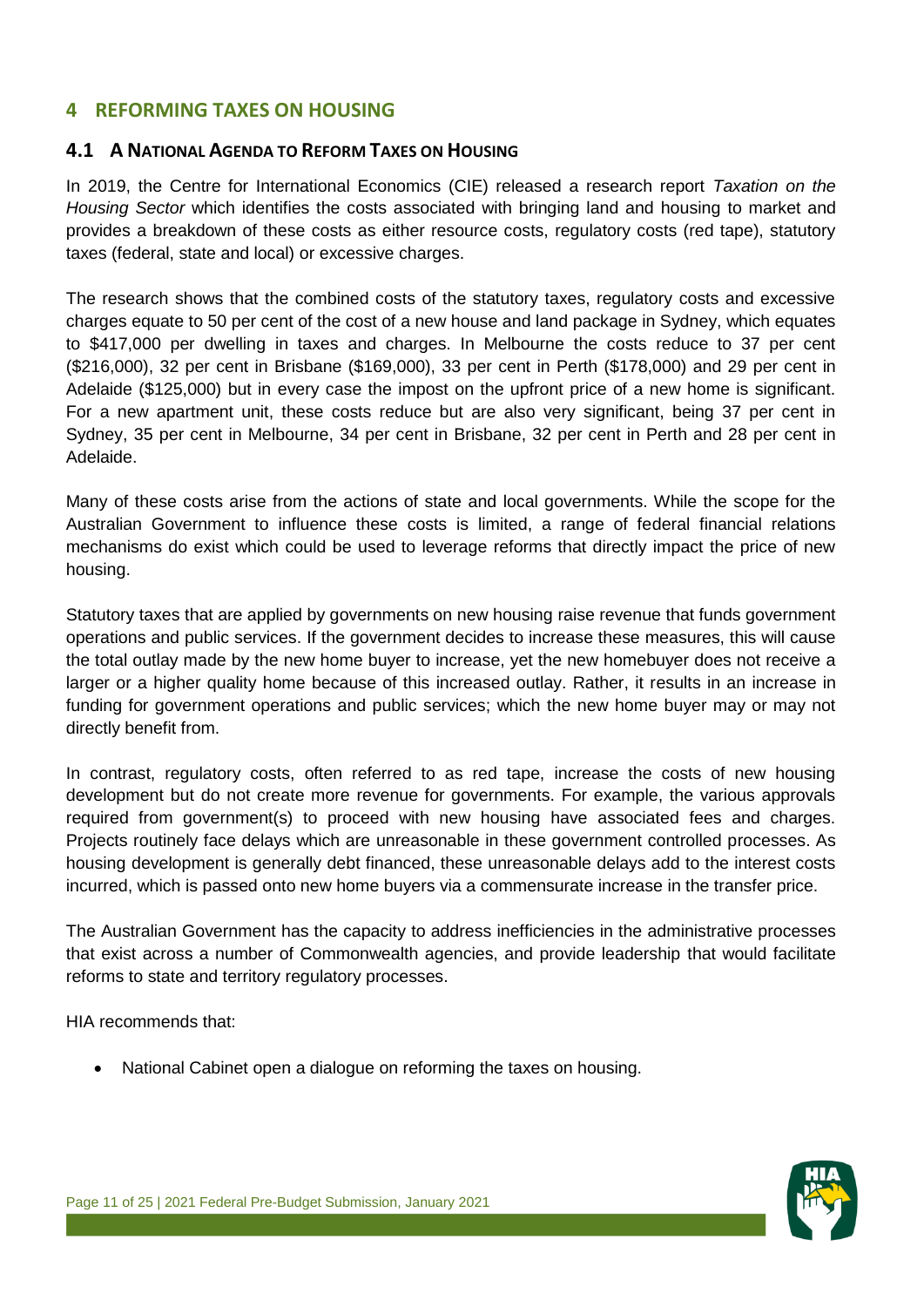# <span id="page-11-0"></span>**4.2 REMOVING STAMP DUTY**

Stamp duty is an inequitable tax and inefficient tax.

It falls on a small cohort of households who need to move for varying reasons including for employment, education and training, health or financial reasons. It has a disproportionately high impact on vulnerable households who face significant changes in their life circumstances such that they need to move.

It represents a significant transaction cost that discourages the population moving to a more appropriate home that best suits their changing needs. Older and smaller households may not downsize, while growing families are discouraged from upsizing.

The higher transaction costs are a barrier to people moving to where better employment opportunities exist. It is expected that COVID-19 will generate interest from many Australians to relocate to a location that they consider is more suited to their needs.

The consequence is an inefficient allocation of economic resources, particularly labour and the stock of housing.

Stamp duty reform was one of the key recommendations of the Henry Tax Review. The ACT is the only jurisdiction to undertake this process and is now midway through a 20-year transition from stamp duty to a broad-based land tax.

HIA supports broad-based taxation that collects sufficient revenue to provide necessary government services from the community and is not focused on a small cohort that undertake a particular activity, such as purchasing a home.

Reforming stamp duty is not simple and such a significant reform has the potential to influence the distribution of GST revenue amongst states. Progress on this reform will require the collective willingness of the Australian Government and all states and territories.

HIA recommends that:

• the Australian government commit to a dialogue through the National Cabinet to investigate measures that would support state and territory governments remove stamp duty.

#### <span id="page-11-1"></span>**4.3 ADDRESSING THE CASCADING OF TAXES ON TAXES**

Housing taxes cascade on top of one another adding to costs along the development, building and sale process. Stamp duty can be paid multiple times as raw land is transferred through the development process with GST added along the way. There are many examples where a tax paid at one point in the process of bringing a new home to market forms part of the taxable value at a subsequent stage of development.

The taxes paid throughout the production process are embedded in the price of house and land package purchased by a consumer. This is inequitable and erodes affordability.

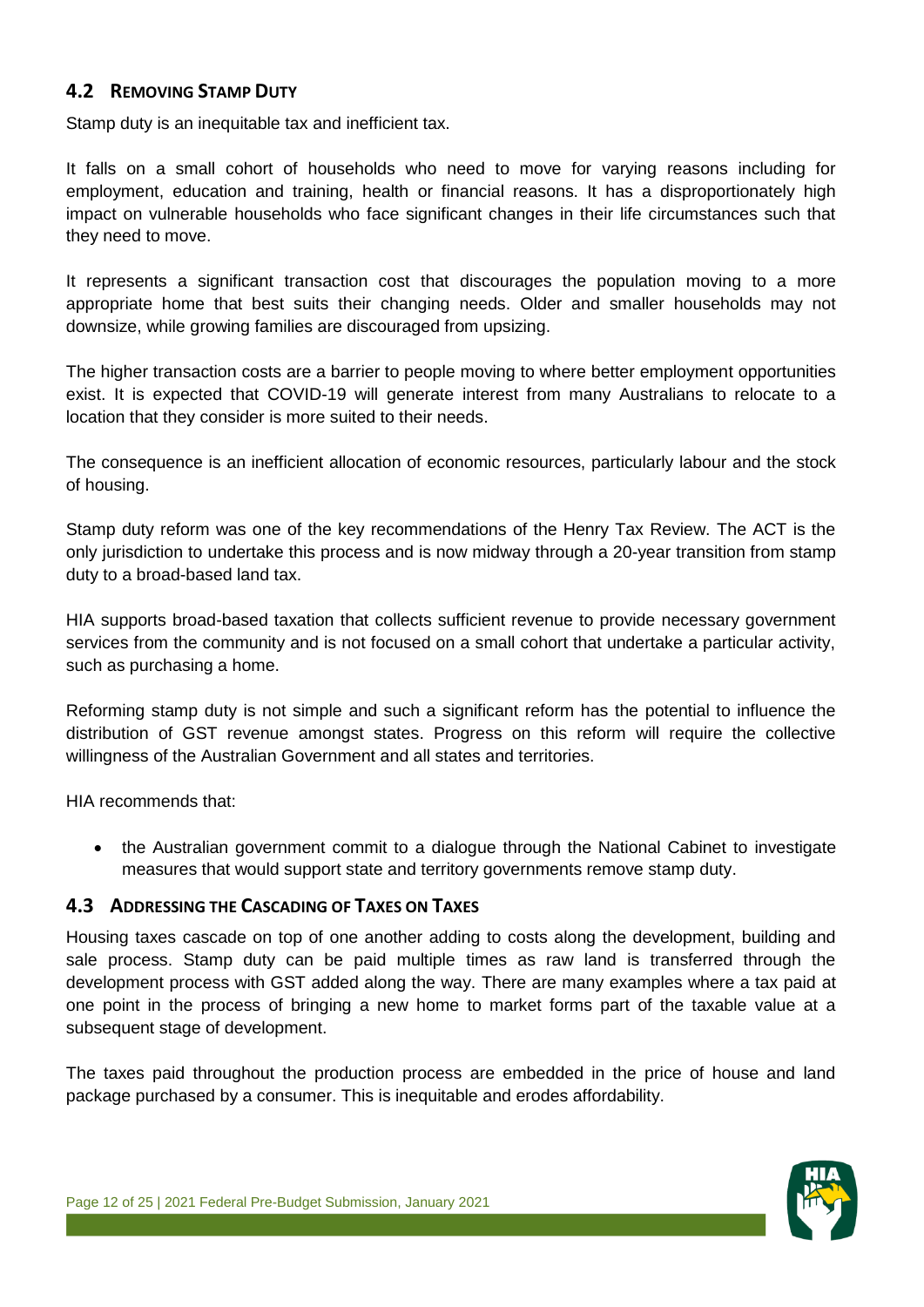HIA recommends that:

 the National Cabinet identify ways to eliminate the cascading application of stamp duty on Goods and Services Tax, development and infrastructure taxes and levies.

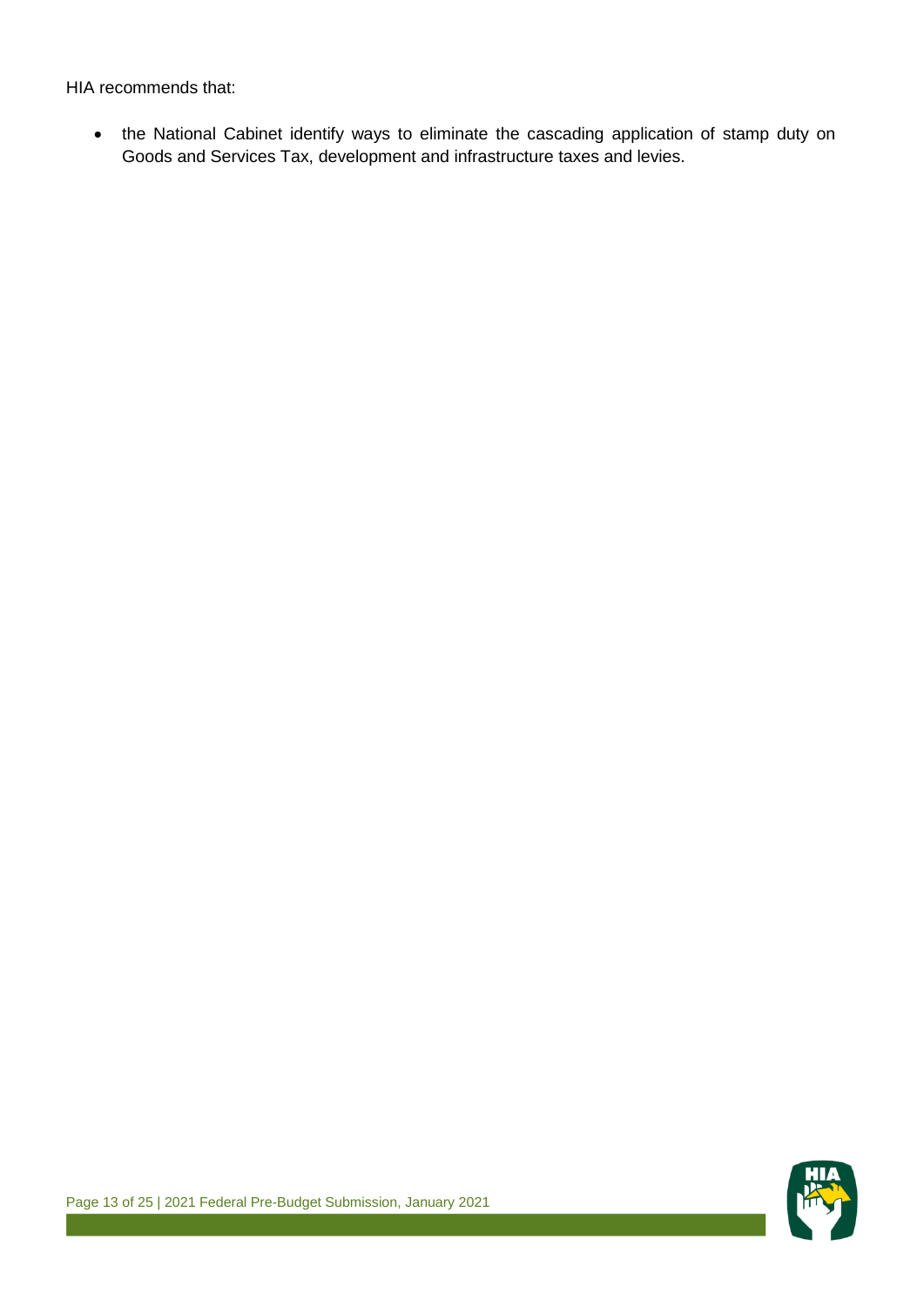# <span id="page-13-0"></span>**5 PROMOTING INNOVATION IN RESIDENTIAL CONSTRUCTION**

#### <span id="page-13-1"></span>**5.1 MANAGING THE ROLLOUT OF REGULATORY CHANGES**

COVID-19 has presented the most challenging regulatory settings for policy makers in several decades. The call to 'hold steady' on regulatory reform has allowed the industry to focus on the hereand-now throughout the crisis. This pause in regulatory reform has provided an important opportunity to rethink the pace at which regulatory change is occurring.

As schedules for regulatory reform recommence, it is important that each industry has the time needed to re-establish and return to a functional level of activity before significant reforms are implemented.

HIA's experience during COVID-19 of seeking stakeholder input and guidance reflects the reality that just managing day to day has been the absolute focus for our members. Contemplating anything new has been a challenge and providing meaningful feedback even more difficult.

HIA believes that in the short term productivity can be improved by slowing the rate of change. Allowing businesses time to rebuild and return to efficient operations within the existing regulatory environment can be as effective in increasing productivity as any other type of reform.

HIA recommends that:

 the National Cabinet establish an agreement to a 12 month national moratorium on any new regulation affecting the residential building industry to give the industry 'clear air' to focus on recovery. This should include planning reforms, building regulations, workers compensation, licensing, training requirements and insurance reforms.

#### <span id="page-13-2"></span>**5.2 STREAMLINING HOUSING APPROVAL PROCESSES**

Building a single detached house on a block of land zoned for housing and created for a new home should only require one statutory approval for that house, however this is not the case in some jurisdictions. Improving the efficiency of this process should be a priority for Planning and Building Ministers nationally.

Removing unnecessary red tape in the single dwelling approval process by facilitating a 'one house, one approval' approach will benefit home owners with faster construction, lower application cost and fees and reduced waiting time to move into their new home.

HIA recommends that:

 the Australian Government lead a process through National Cabinet to reform the planning and building approval processes in all states to ensure that proposed single dwellings on residential land, that are compliant with the relevant residential design code, only require one statutory approval, being building approval.

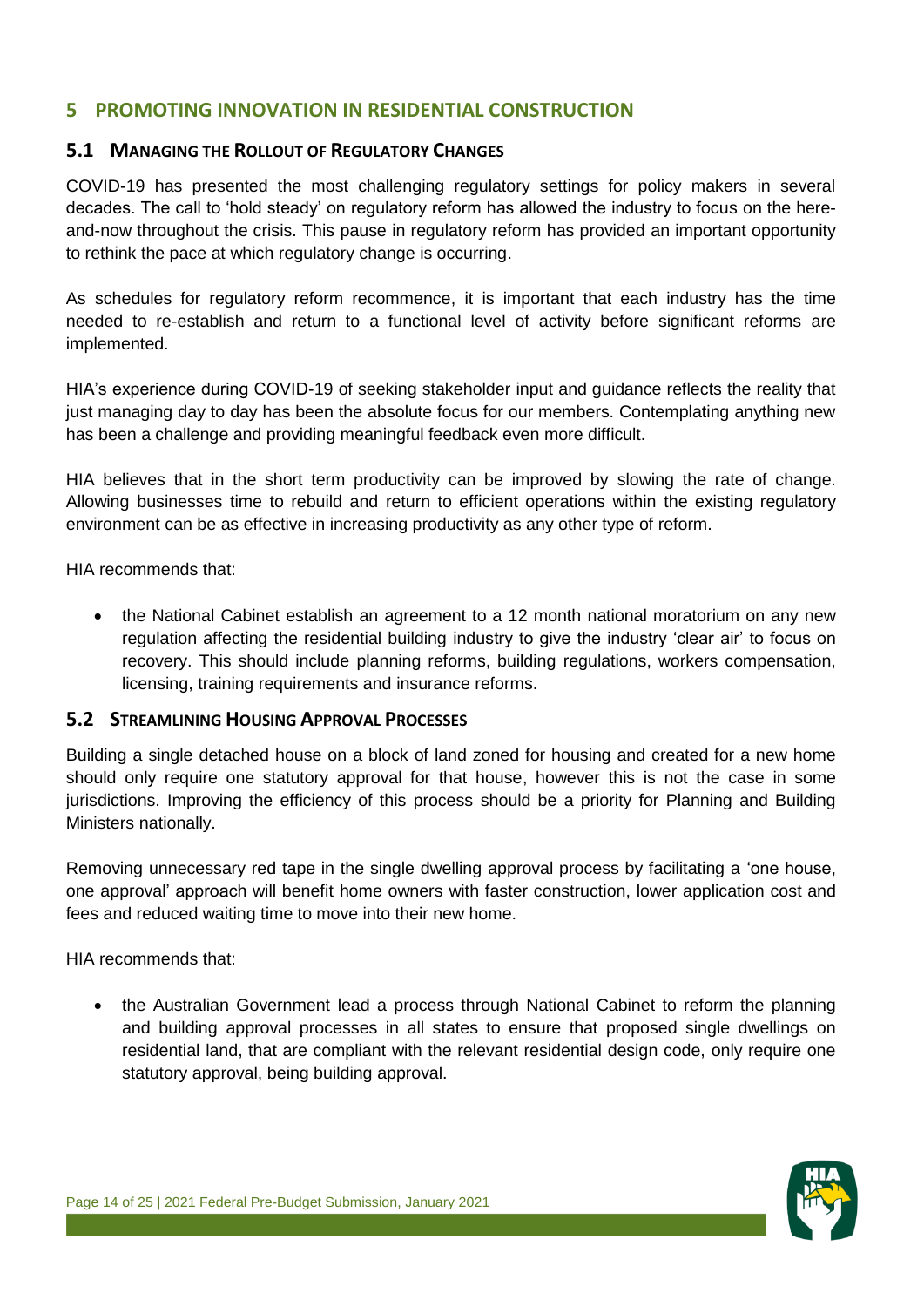# <span id="page-14-0"></span>**5.3 IMPROVING NATIONAL HOUSING DATA COLLECTION**

Good decision making relies on good information. Improving the breath, quality, timeliness and reliability of housing data will enable businesses and all levels of government to make better informed decisions about resource allocation. Improving the quality of decisions will lead to more efficient operations for businesses and enable governments better align policy settings with community needs.

With the NHFIC now directly engaged with housing and land research and data, it is critical that the ABS is well placed to collect and publicly report a wider range of housing data. It is critical that this role be recognised as a long term function for the Australian government. The commitments by all governments under the National Housing and Homelessness Agreement reflect a willingness to gather housing data but it remains unclear how the objectives in the Agreement will be achieved without coordination by an agency such as NHFIC.

- resourcing of the Australian Bureau of Statistics be improved, with a view to maximising the accuracy of key macroeconomic data and recommencing the collection of national housing information that underpins an accurate understand of the housing market in Australia.
- the government commit to the ongoing funding of a housing and land data and research function within the National Housing Finance and Investment Corporation.

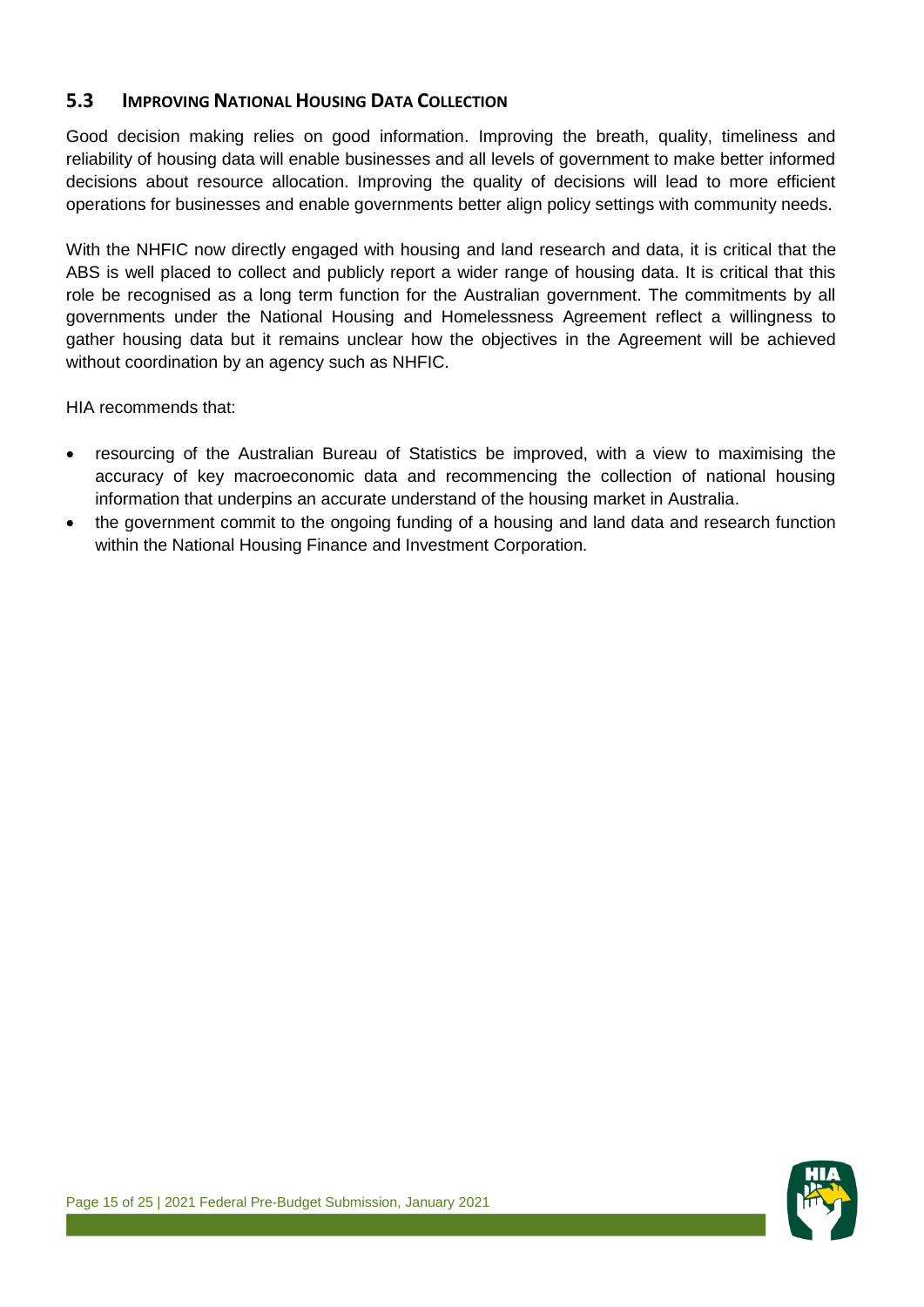# <span id="page-15-0"></span>**6 DEVELOPING THE WORKFORCE OF THE FUTURE**

#### <span id="page-15-1"></span>**6.1 SUPPORTING APPRENTICES AND EMPLOYERS**

As COVID-19 emerged, the impact on business activity was immediate with the risk to those undertaking vocational education and training and completing apprenticeships in residential building a genuine concern. The Government's recognition of this risk and rapid response was an extremely important early economic support measure.

The extension of the Support Apprentices and Trainees (SAT) wage subsidy until September 2021 and the introduction of the Boosting Apprentice Commencements in the October 2020 Budget will give thousands of businesses and apprentices ongoing security as the impact of COVID-19 continues to affect many businesses. However the economic impacts of COVID-19 have a long tail and the pressure on businesses to manage costs will extend well beyond the return to pre-COVID levels of activity. Retaining apprentices is always a key focus area for industry training schemes given the financial, social and emotional challenges faced by many young people and by adult apprentices looking to 'change' careers.

The SAT wage subsidy has proven highly successful in supporting existing apprentices remain in the residential building industry during 2020 and it is expected to continue to assist both employers and apprentices until March 2021, however the COVID impacts on business will not be resolved within that timeframe. It is essential that the SAT be extended to allow apprentices to complete their current year of study and provide a more streamlined approach to the conclusion of the scheme.

The success of HomeBuilder in generating residential building activity into 2021 against a backdrop of border restrictions limiting skilled migration and uncertainty around interstate movement is already putting pressure on the supply of skilled labour. This makes it critical that new apprentice commencements in residential building trades remain strong in 2021 and 2022. The Boosting Apprentice Commencement scheme has been extremely well received with current figures showing that the 100,000 places may well be exhausted in the first quarter of 2021.

HIA believes now is the time to establish a long term financial incentive scheme that encourages employers to take on first year apprentices in residential building. The experiences of 2020 have shown employment incentives work, and provided they are well designed and regulated, they can produce excellent results for both apprentices and the employing business.

- the Supporting Apprentices and Trainees wage subsidy be extended until 31 December 2021.
- the Boosting Apprentice Commencement program be extended with a further 100,000 places in 2021/22.
- a first year apprentice financial incentive scheme for employers be introduced from 1 January 2022 that provides support over the course of an apprentices first year to help offset the financial burden and risk of taking on a first year apprentice.
- apprentices be permitted to transfer the incentive between employers where they move to a new host.

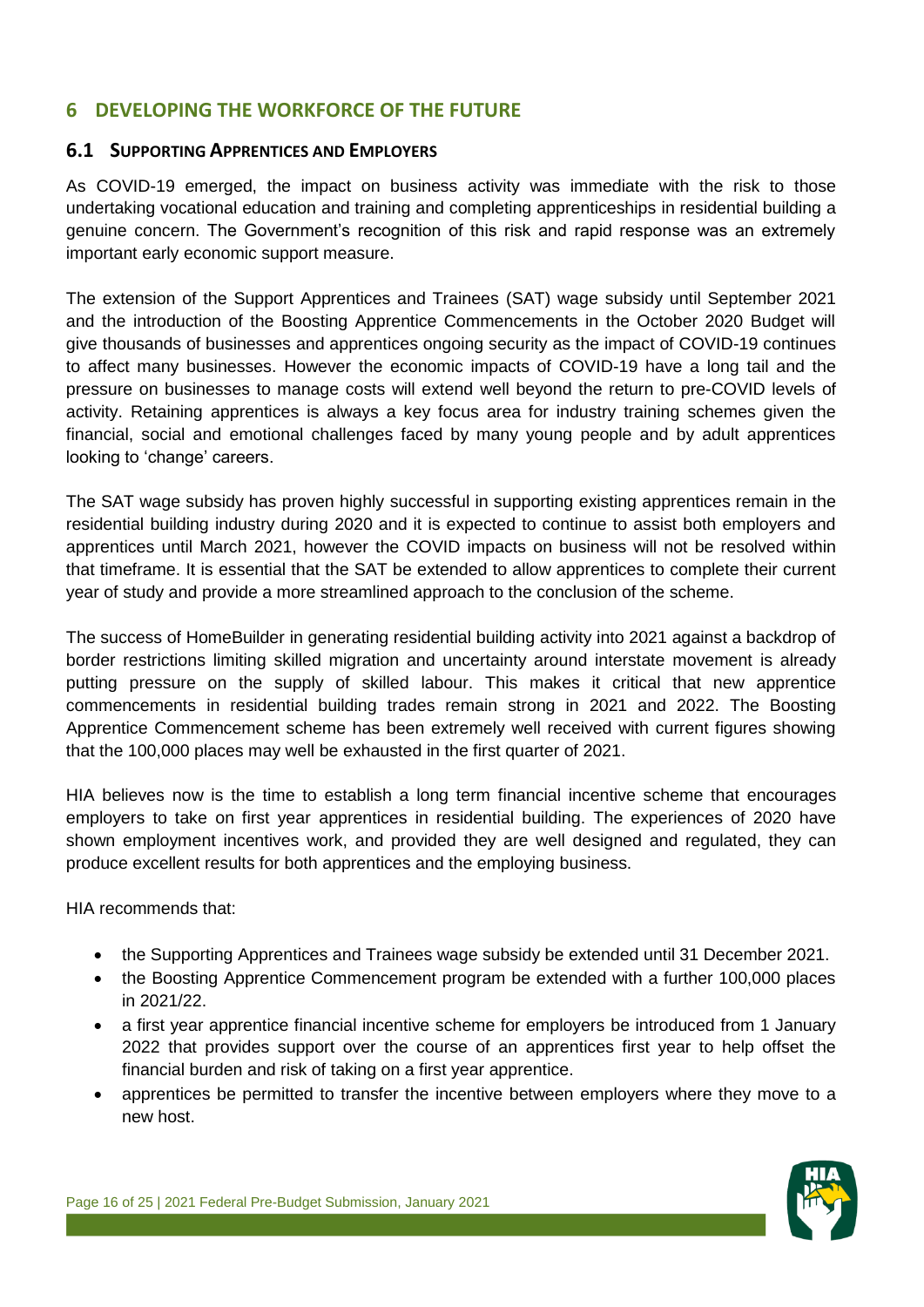# <span id="page-16-0"></span>**6.2 CONTINUE THE NATIONAL SKILLS REFORM AGENDA**

HIA acknowledges that significant national reform is currently underway in relation to skills and training and appreciates the Australian Government's focus on ensuring vocational education is seen as an equal and valid option to university for many young people as they leave secondary education.

Prior to COVID-19, the Australian Government and the COAG Skills Council were actively progressing reforms aimed at improving the vocational training and education framework. HIA is supportive of this work continuing and we look forward to working with the relevant agencies to progress these changes.

HIA recommends that

 the National Skills Reform agenda continue to be prioritised with the creation of a new national skills agreement and that the Productivity Commission's recommendations be progressed in consultation with industry.

# <span id="page-16-1"></span>**6.3 SUPPORTING THE MENTAL HEALTH OF APPRENTICES**

Transitioning from school to achieving a stable and productive livelihood constitutes an important stage in the lives of all young people. Many are moving from a structured school environment with clearly defined pathways, into new environment that is often uncertain. This is a significant transition in young adults' lives which has been identified as a critical point for which adolescents should be prepared.

Many young people struggle with the transition from school to the professional workplace. The pressures of balancing formal training, beginning a new career and events in their personal lives can become overwhelming.

The effects of COVID-19 mean that both apprentices and employers will come under extra strain in their careers, be that mental, financial or personal. The first recession in nearly 30 years has meant that employers and apprentices in the construction industry are under much greater pressure. Workers in the construction industry need access to resources to assist navigate these challenges.

Mentorship programs have been an extremely successful way to assist young apprentices. Dedicated apprentice mentors are also a valuable resource for those employing and working alongside apprentices, who are typically small business operators.

Through the successful Industry Specialist Mentoring for Australian Apprentices HIA provided more than 3,000 apprentices across Australia with assistance. HIA's role was to support and encourage these apprentices by providing expert advice, pathways, career and skill options while also assisting to offer forms of support to the many barriers and personal issues faced by these young men and women as they begin their journey in the working world.

The coming 3-5 years will be a vital period for apprentice mentoring given the additional external pressures facing businesses and young people.

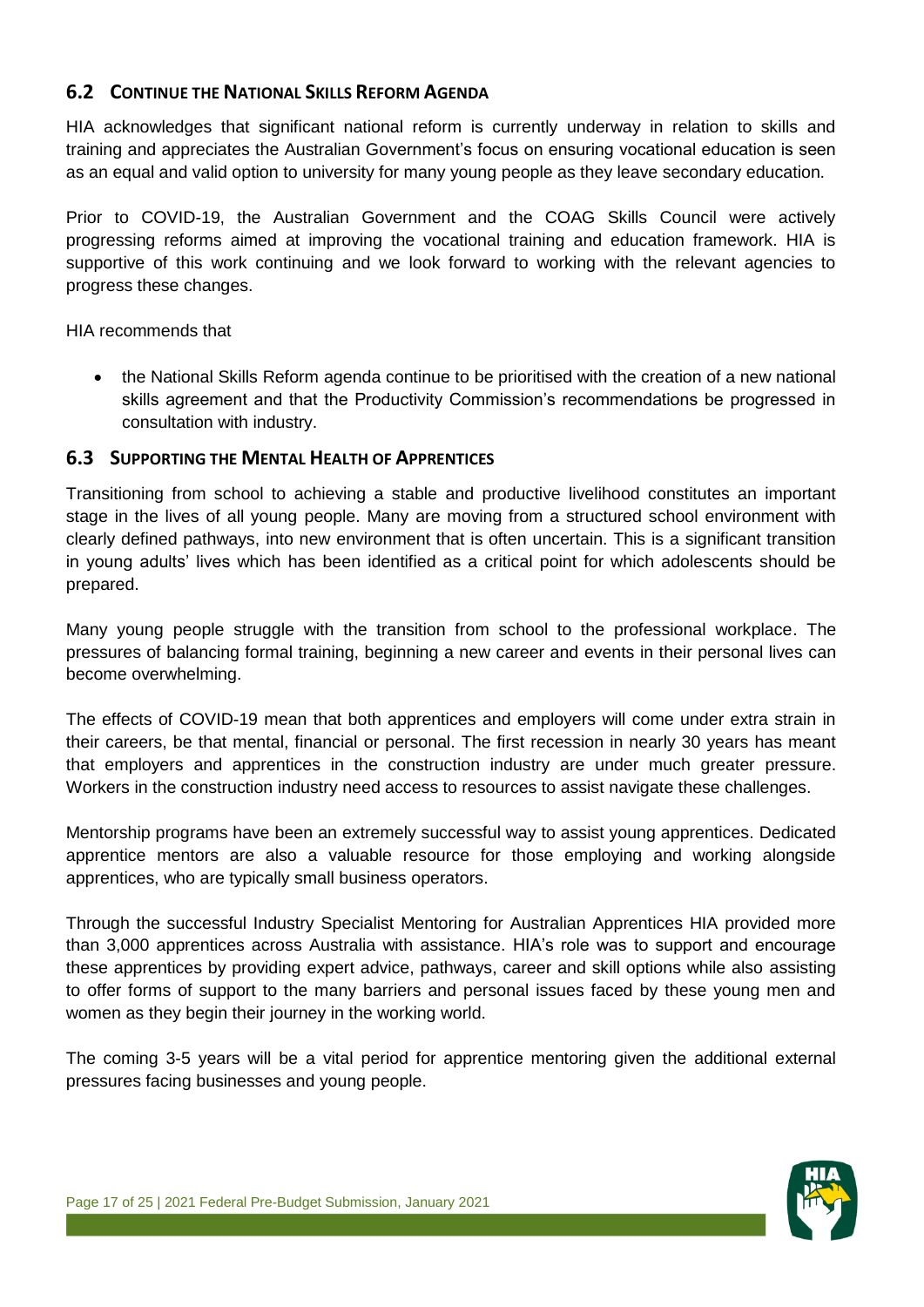HIA recommends that:

\$3 million be committed, to be matched by industry funding, to establish a national on-line resource to deliver an ongoing industry mentoring program for building apprentices.

#### <span id="page-17-0"></span>**6.4 SUPPORTING INDEPENDENT CONTRACTING**

The regulatory environment at a federal and state level surrounding the obligations of independent contractors are extremely complex, especially for the small businesses that dominate the residential building industry.

HIA commits significant resources each year to supporting our members in understanding their obligations including the development of guidance material, one on one advice and training forums. With several federal agencies involved in setting regulations which have an impact on independent contractors, it is considered appropriate that those agencies support the development and delivery of education for small businesses involved in residential building activities.

In the 2019/2020 Federal Budget the Government committed \$9.2 million over four years from 2019/20 (and \$2.3 million per year ongoing) to establish a dedicated sham contracting unit within the Fair Work Ombudsman (FWO) to more effectively tackle sham contracting by increasing education, compliance and enforcement activities and dedicated additional resources to investigate and litigate cases.

HIA does not support sham contracting and sees measures that provide additional support to regulatory agencies to enforce existing laws as appropriate. Similar additional funding to support the compliance and enforcement activities of other regulators, including, for example the ATO should also be considered.

It is important that the Government takes a proactive role in supporting all businesses, but particularly small businesses, to understand the plethora of regulations and administrative processes involved in day to day business compliance. To this end, HIA considers there should be dedicated funding to support education in business compliance by the relevant Commonwealth agencies.

HIA recommends that:

 a national program to provide independent advice to contractors about meeting their tax and other regulatory business compliance obligations be established. Contractors could be referred to the program by the ATO or other business regulators or be free to seek out advice directly.

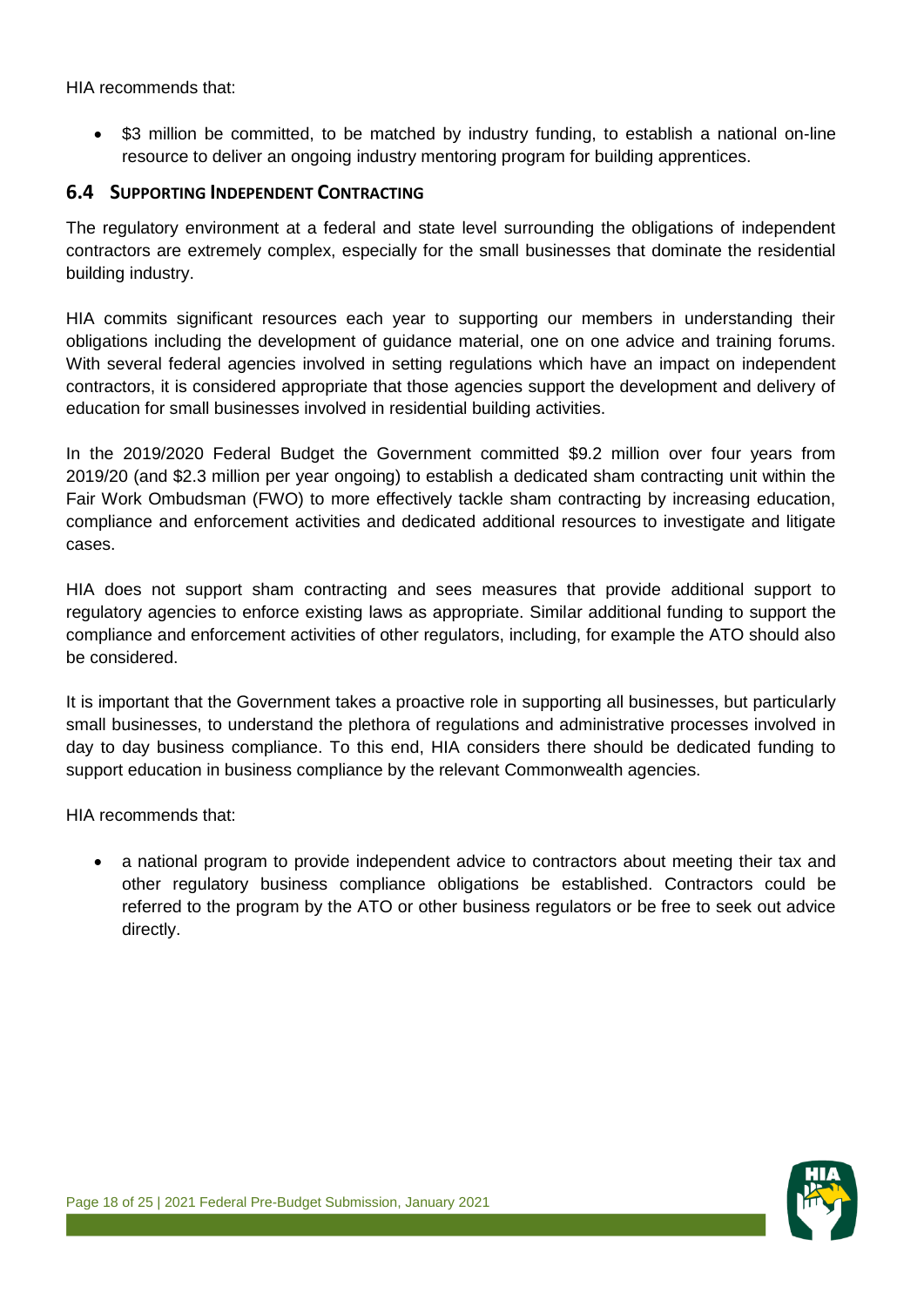# <span id="page-18-0"></span>**7 REFORM OF BUILDING REGULATION**

#### <span id="page-18-1"></span>**7.1 ENERGY EFFICIENCY - EXISTING RESIDENTIAL BUILDINGS**

Since 2003 all residential buildings in Australia have been required to meet nationally agreed minimum energy efficiency requirements. These have a significant influence on the way new homes are designed and built. There are approximately 8 million existing homes in Australia that were built before these requirements were introduced (around 80 per cent of all homes).

The former COAG Energy Council, now the Energy National Cabinet Reform Committee, endorsed the Existing Buildings Trajectory in late 2019. This Trajectory identifies a number of proposed actions to improve the energy efficiency of existing homes including a grant scheme for upgrading existing residential buildings, the implementation of mandatory disclosure at the point of sale or lease of residential buildings and minimum standards for rental housing.

HIA recommends that:

 funding be allocated to facilitate the delivery of the actions identified in the Trajectory by 2024 and support improvements in the energy efficiency and resilience of existing residential buildings.

# <span id="page-18-2"></span>**7.2 ENERGY EFFICIENCY - NEW HOMES**

The former COAG Energy Council, now the Energy National Cabinet Reform Committee, also adopted a trajectory for new buildings in early 2019. Included in this was a further increase in the minimum standards for new homes and the introduction of a new 'whole of house' low carbon/zero energy (ready) assessment.

The Australian Building Codes Board (ABCB) is currently working to implement this action with the potential adoption of new standards set to occur in September 2022.

While funding has been allocated to the ABCB to undertake this project, no funding has been allocated to work with industry to educate practitioners in advance of any changes being made, and no funding has been allocated to promote to home buyers the energy efficient inclusions that they can consider in new home design.

HIA's GreenSmart program has trained over 6,000 practitioners over 20 years. The HIA GreenSmart Professional two day training program has recently been updated but there is a need for more tailored training on the specifics of mandatory energy efficiency requirements, water efficiency options, resource management and customer engagement to further expand industry knowledge about the opportunities to design and build energy efficient homes. There is also an unmet need to provide information for consumers on the practical choices they can make in new home design to improve a home's energy efficiency.

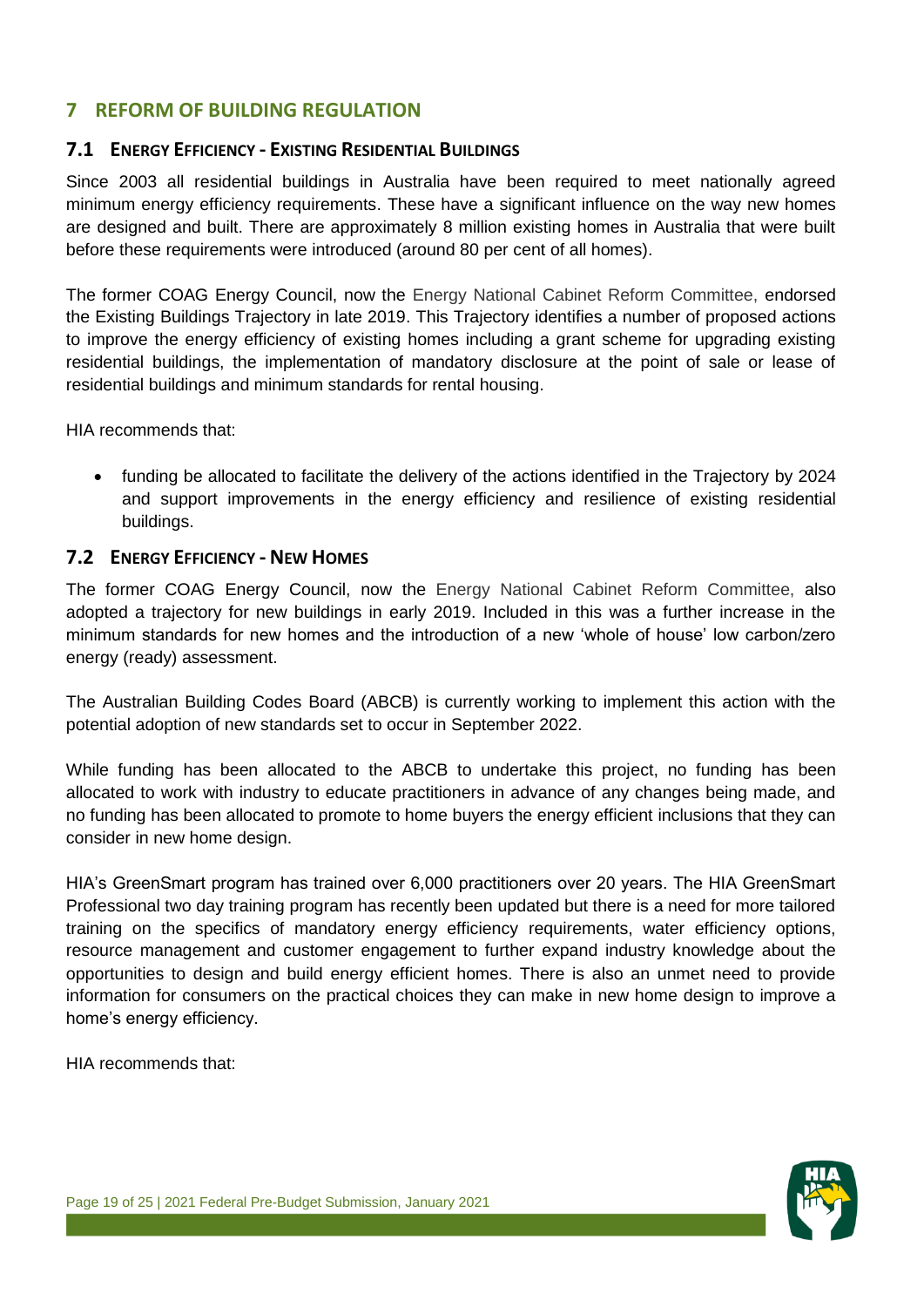- funding be allocated over two years to deliver training specifically tailored for residential builders and trade contractors on the National Construction Code energy efficiency requirements.
- government undertake an extensive consumer education campaign promoting the options available for home buyers and home owners to improve the energy efficiency of their homes.

# <span id="page-19-0"></span>**7.3 UNIVERSAL DESIGN**

HIA has been supporting the voluntary application of the Livable Housing Australia (LHA) universal design guidelines through the HIA GreenSmart program since 2010. HIA was a co-author of these guidelines. They are aimed at providing home owners and home builders with information on design features that can be included in a new home, or renovation of an existing home, to assist in improving access in the home.

In 2010 the Australian Government committed seed funding to promote these guidelines and to train the residential building industry on their application however this funding concluded in 2013.

New design requirements for Specialist Disability Accommodation under the National Disability Insurance Scheme (NDIS) have recently been introduced which provide more tailored design requirements to suit a range of access needs and guide home renovations funded through the NDIS.

Building Ministers are currently considering the adoption of aspects of these guidelines as mandatory requirements for all new houses in Australia, potentially from September 2022. HIA continues to support the voluntary application of universal design features in new and existing homes based on the home owner's choice.

To improve the awareness of these voluntary design options and to support the implementation of the NDIS and any potential future regulatory measures, it is vital that the residential building industry has access to a comprehensive education program. Industry associations such as HIA are well placed to partner with Government to deliver such training to ensure it is targeted for builders and trade contractors.

HIA recommends that:

- funding be allocated over two years to deliver tailored industry training for residential builders and trade contractors on universal housing design features,
- funding be committed to a national consumer education campaign promoting universal design features that can improve accessibility in both new homes and renovations.

# <span id="page-19-1"></span>**7.4 IMPROVING BUILDING QUALITY**

Education is critical to the industry transformation needed to implement any changes to the National Construction Code. In 2019 HIA provided face to face training on the NCC to over 2,000 practitioners in the space of just two months. However more is needed.

No state or federal agency provides advice and interpretation services on the National Construction Code and Australian Standards. This role is currently left to industry associations to provide and membership of industry associations is voluntary.

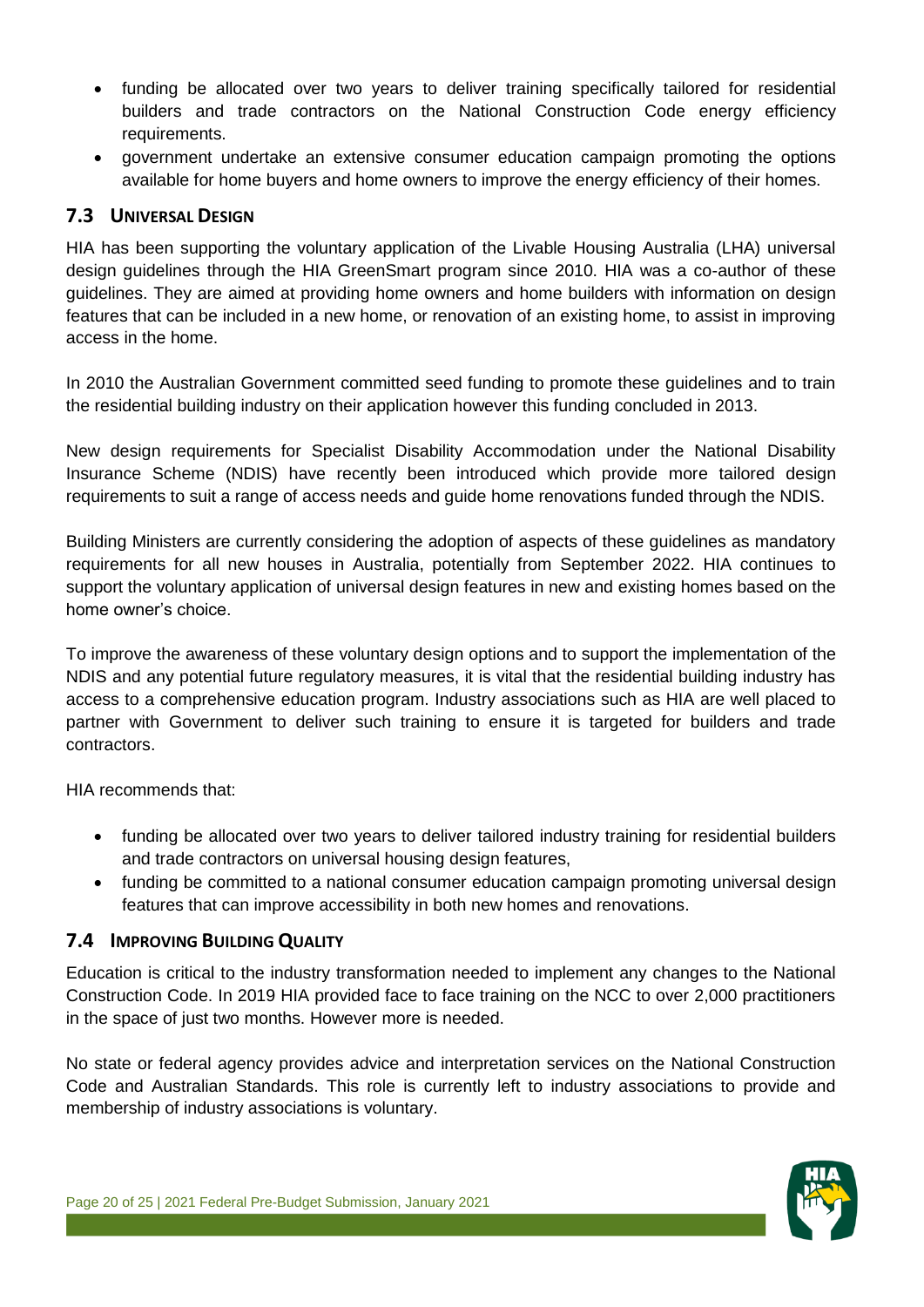Arising from the Shergold-Weir Building Confidence Report, the ABCB is currently developing, on behalf of the Building Ministers' Forum, training on the National Construction Code. This will not extend to Australian Standards and it will not address the day to day gap in the provision of advice and interpretations to residential builders, industry practitioners and home owners.

It is expected that the ABCB training will be focused on how specialist understanding of the code, as opposed to how to accurately interpret, design and build a new home in accordance with the NCC, in particular Volume Two.

In the last five years, many traditional home builders have moved to take up the opportunity to design and build medium density housing, including apartments, which requires a working knowledge of Volume One of the NCC and an understanding of a range of other technical requirements and contracting arrangements. With the ongoing demand for medium and high density housing, building practitioners need support to understand these requirements and ensure that building quality is maintained.

HIA recommends that:

- government commit funding over three years to develop and deliver training to residential builders and trade contractors on the National Construction Code and Australian Standards related to Class 1 and Class 2 residential buildings.
- \$4 million is allocated over four years to establish an industry lead advisory service on the interpretation of the National Construction Code and Australian Standards for residential builders.

# <span id="page-20-0"></span>**7.5 PRODUCTIVITY ASSESSMENT OF REGULATORY IMPACTS**

The Commonwealth is responsible for a number of national standards setting bodies with the Office of Best Practice Regulation (OBPR) responsible for overseeing the approach taken by these bodies to regulatory impact assessment. The OBPR's efforts have led to improvements in the way regulatory impact assessment is undertaken, however there continues to be examples of poor practice by some national standards setting bodies.

The residential building industry continues to be one of the most heavily regulated sectors in the economy yet the rigour applied to the assessment of new regulations, technical standards and administrative processes is insufficient to assess the impact of reforms of industry productivity.

Furthermore, the existing approach to regulatory assessment fails to address the cumulative impacts from multiple regulatory changes at one time, and regulatory changes by different bodies at the same time.

HIA recommends that:

 the Productivity Commission be requested to undertake a review into the adequacy of current Regulatory Impact Assessment work on assessing new reforms and assessing the cumulative impacts of concurrent regulatory reforms.

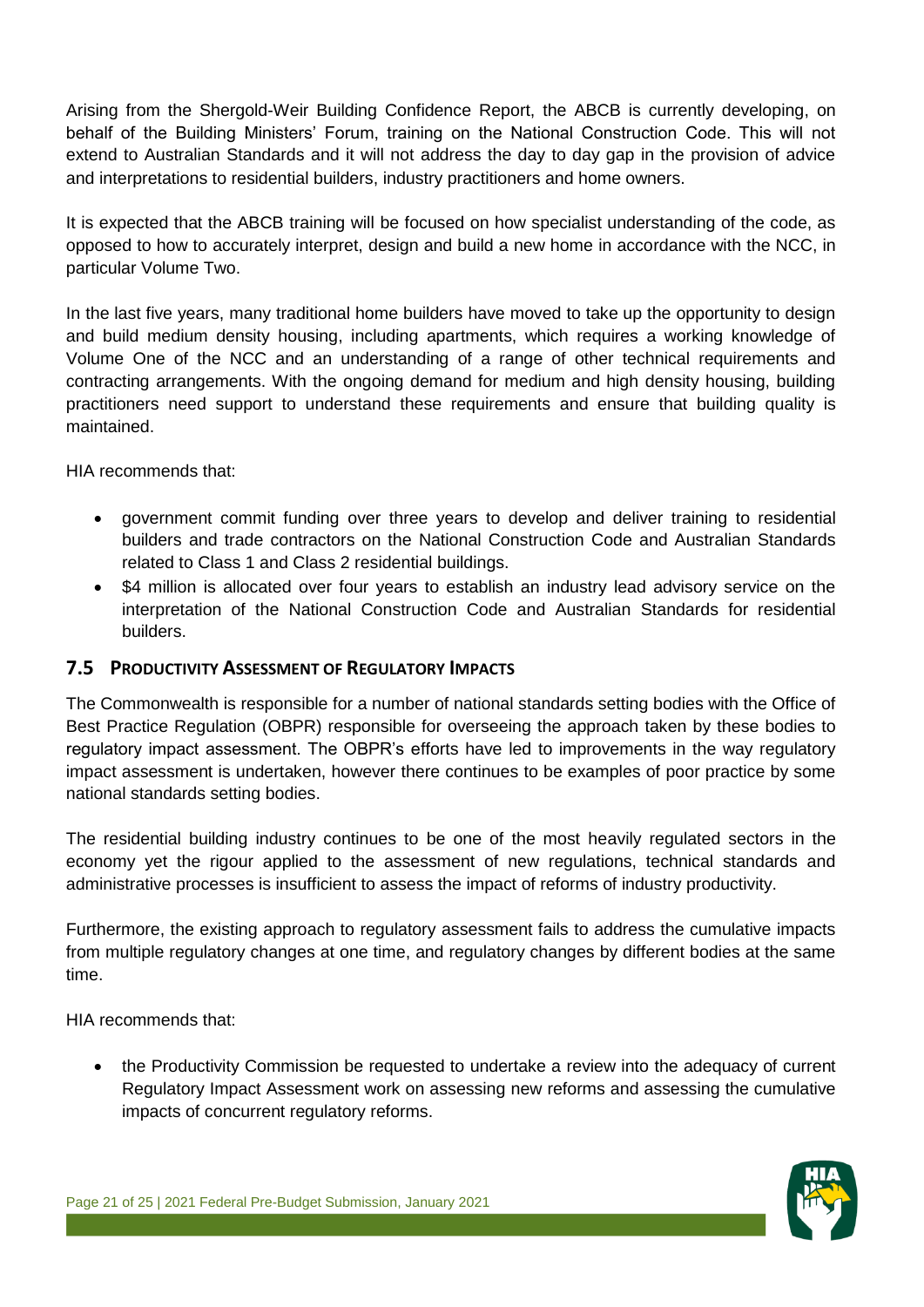#### <span id="page-21-0"></span>**7.6 REDUCING DUPLICATION AND VARIATIONS IN REGULATION ACROSS JURISDICTIONS**

There are many outdated, duplicative and state based variations to national technical and administrative requirements relating to building control, despite ongoing intergovernmental agreements to redress this.

HIA recommends that:

• the Australian Government, through the National Cabinet process, task the Planning and Building Ministers to identify and remove technical and administrative requirements that are outdated and/or duplicating the National Construction Code, and planning controls that overlap or exceed the National Construction Code.